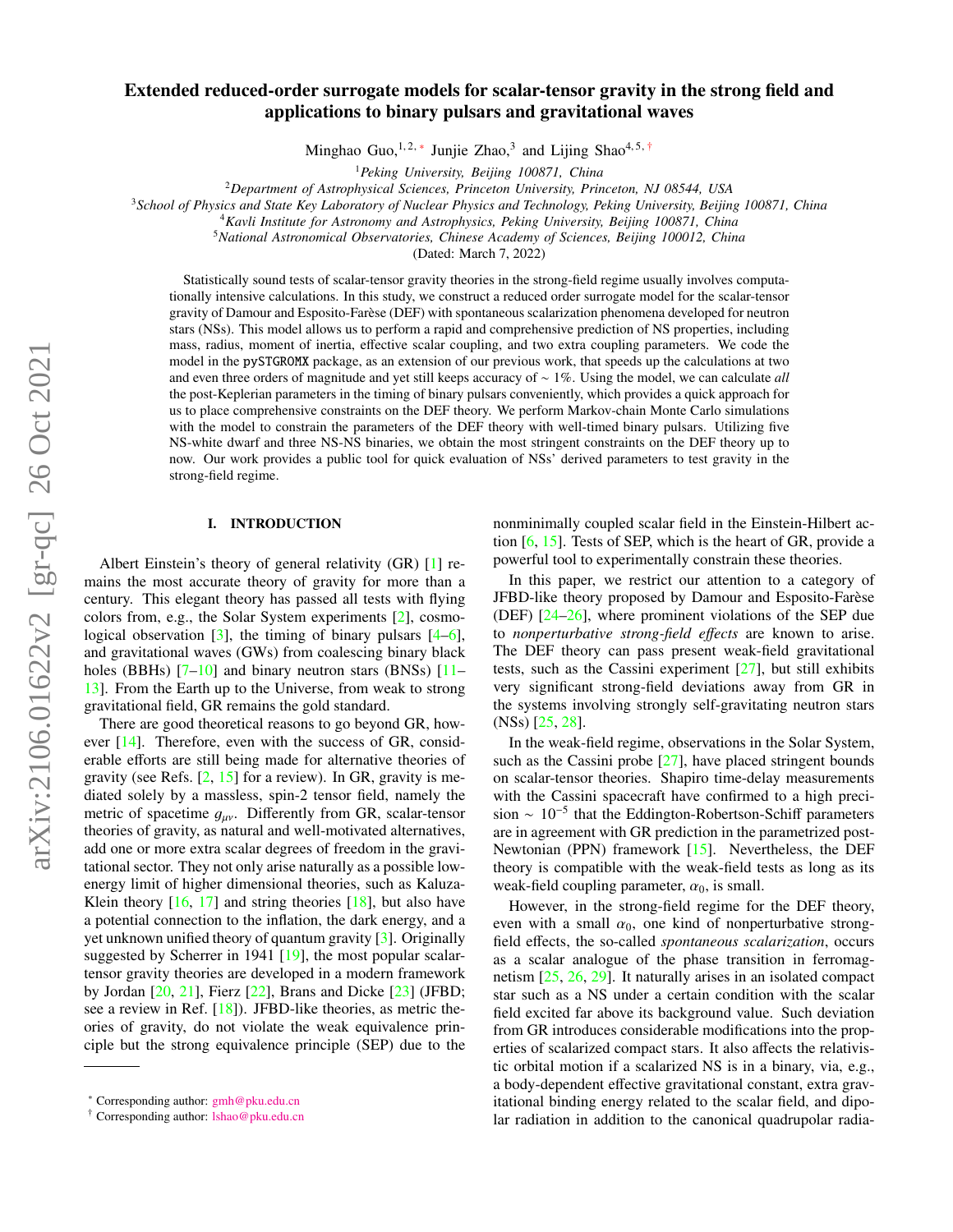tion in GR [\[24,](#page-13-19) [30\]](#page-13-25). Long-term monitoring of binary pulsars and transient observations of GWs from BNS coalescences are therefore powerful tools to probe the contribution from spontaneous scalarization in extreme environments of strong gravitational fields [\[5,](#page-13-26) [26,](#page-13-20) [31\]](#page-13-27).

The high-precision timing of binary pulsars provides some of the tightest gravity tests with strongly self-gravitating bodies in the quasi-stationary strong-field gravity regime [\[4–](#page-13-3) [6,](#page-13-4) [32\]](#page-13-28). In this regime, gravitational fields are strong with large spacetime curvature in the vicinity of the NSs while the typical velocity v is much smaller than the speed of light *<sup>c</sup>* with a ratio of  $v/c \sim 10^{-3}$ . To extract the information from<br>pulsar timing for testing gravity theories, the parametrized pulsar timing for testing gravity theories, the parametrized post-Keplerian (PPK) formalism was constructed as a general framework [\[33\]](#page-13-29). The dynamical information can be obtained from the pulsar timing and pulse-structure data by fitting the data to a model consisting of the theory-independent Keplerian and post-Keplerian parameters.

In the DEF theory, one of the PPK parameters,  $\dot{P}_b$ , which is related to binary orbital decay, is modified due to the extra dipolar radiation [\[24\]](#page-13-19). The dipolar contribution, corresponding to a  $-1$  $-1$  post-Newtonian (PN) correction,<sup>1</sup> may dominate the radiation when  $v/c$  is small. Thus, at the early time of the binary system, due to a small  $v/c \sim 10^{-3}$ , this mechanism en-<br>hances the energy flux of GWs emitted from the system and hances the energy flux of GWs emitted from the system and thus changes  $\dot{P}_b$  in a noticeable way. In addition, the DEF theory predicts that, due to the spontaneous scalarization, *all* the PPK parameters are modified from the GR prediction [\[33\]](#page-13-29). Therefore, these parameters can be combined to constrain the DEF theory [\[26\]](#page-13-20).

With the detection of GW events, especially coalescing BNSs, GW170817 [\[11\]](#page-13-7) and a possible candidate GW190425 [\[34\]](#page-13-30) up to date, we have a new testbed in probing the strong-field gravity in highly dynamical regime. Matched-filter analyses, used in parameter estimation of GWs [\[35\]](#page-14-0), are sensitive to GW phase evolution, which is modified in the DEF theory and can be distinguished from GR. Thus, GW signals can also be utilized to bound the DEF theory.

So far, however, the bound on dipolar radiation from GW of coalescing BNSs is still looser than that from the timing of binary pulsars [\[28,](#page-13-23) [36\]](#page-14-1), since dipolar radiation corresponds to a −1 PN correction and plays a relatively important role when  $v/c \ll 1$ , corresponding to low-frequency signals, where sensitivity of the LIGO/Virgo detectors is limited. Future ground-based and space-based GW detectors with a better low-frequency sensitivity, such as Cosmic Explorer (CE) [\[37\]](#page-14-2), Einstein Telescope (ET) [\[38\]](#page-14-3), DECi-hertz Interferometer Gravitational wave Observatory (DECIGO) [\[39\]](#page-14-4) and Decihertz Observatory (DO) [\[40,](#page-14-5) [41\]](#page-14-6) will place tighter constraints on gravity theories by either enabling observations below 10 Hz or increasing the sensitivity further (see e.g. Ref. [\[42\]](#page-14-7)).

To perform tests on the scalar-tensor gravity, first, one must derive the relevant predictions on observations precisely. The predictions on some properties of a NS, such as its radius *R*, mass  $m_A$ , moment of inertia  $I_A$ , and the scalar coupling parameter  $\alpha_A$ , are derived by numerically integrating the modified Tolman-Oppenheimer-Volkoff (mTOV) equations of a slowly rotating NS with the shooting method [\[25,](#page-13-22) [26\]](#page-13-20). This integration depends on the equation of state (EOS) of NS matters, which is, unfortunately, still full of large uncertainties (see e.g. Refs. [\[43,](#page-14-8) [44\]](#page-14-9)).

Apart from the NSs' properties above, some other properties in the DEF theory are also required to predict some of PPK parameters in binary pulsars. They consist of the coupling parameters  $\beta_A$  and  $k_A$ , which are derived by calculating the derivatives of scalar coupling  $\alpha_A$  and moment of inertia  $I_A$ , with respect to the scalar field at infinity  $[26]$ . Note that the calculations of  $\beta_A$  and  $k_A$  should be performed for a fixed value of baryonic mass  $\bar{m}_A$ . This procedure requires one to perform the shooting method for both  $\bar{m}_A$  and the scalar field simultaneously [\[26\]](#page-13-20). The calculations for such parameters are very time-consuming and thus expensive for large-scale computation.

In practice, to constrain the free parameters in the DEF theory in a statistically sound way, we use Bayesian inference through Markov-chain Monte Carlo (MCMC) simulations. This approach involves the evaluation of the likelihood function hundreds of thousands to millions of times with solving the mTOV equations each time. The whole simulation is thus time-consuming and expensive. Such computationally intensive studies have been conducted in Ref. [\[28\]](#page-13-23) for the first time.

In this study, we avoid solving the mTOV equations iteratively and repeatedly by trial and error during the data analysis process. Instead, we build a reduced order surrogate model (ROM) in advance with the existing mTOV solutions. The surrogate model reduces the dimensions of the existing mTOV solutions and yet still keeps high accuracy. This model is therefore very efficient by a linear algebraic operation rather than the iterative integration. The ROM-related techniques have been widely applied in GW science (see Ref. [\[45\]](#page-14-10) for a review), e.g., fast evaluation of GW waveforms [\[46\]](#page-14-11) and acceleration of GW parameter estimation [\[47,](#page-14-12) [48\]](#page-14-13). Following the earlier work of Zhao *et al.* [\[36\]](#page-14-1), we extend our model to predict all the PPK parameters, not just the orbital period decay parameter  $\dot{P}_b$ . To explore EOS-dependent aspects, in this work, we choose 15 EOSs that are all consistent with the maximum mass of NSs being larger than  $2 M_{\odot}$ . This extends the number of EOSs in Ref. [\[36\]](#page-14-1). We use the central matter density  $\rho_c$  of a NS to predict its radius *R*, mass  $m_A$ , moment of inertia  $I_A$  and its derivative  $k_A$ , as well as the effective scalar coupling  $\alpha_A$  and its derivative  $\beta_A$ . Our models keep ~ 1% level of accuracy. According to our performance tests, one can speed up the calculations by at least two and even three orders of magnitude for the coupling parameters  $\beta_A$  and  $k_A$ , and yet still keep the due accuracy. We demonstrate various applications with binary pulsars to illustrate the practical value of our ROMs.

The improvements of this work include the followings.

<span id="page-1-0"></span><sup>&</sup>lt;sup>1</sup> We refer a correction at *n* PN order to  $O(v^{2n}/c^{2n})$  modification relative to the Newtonian order. For GWs, the quadrupolar radiation is denoted as the Newtonian order. For GWs, the quadrupolar radiation is denoted as 0 PN, and the dipolar radiation is at −1 PN.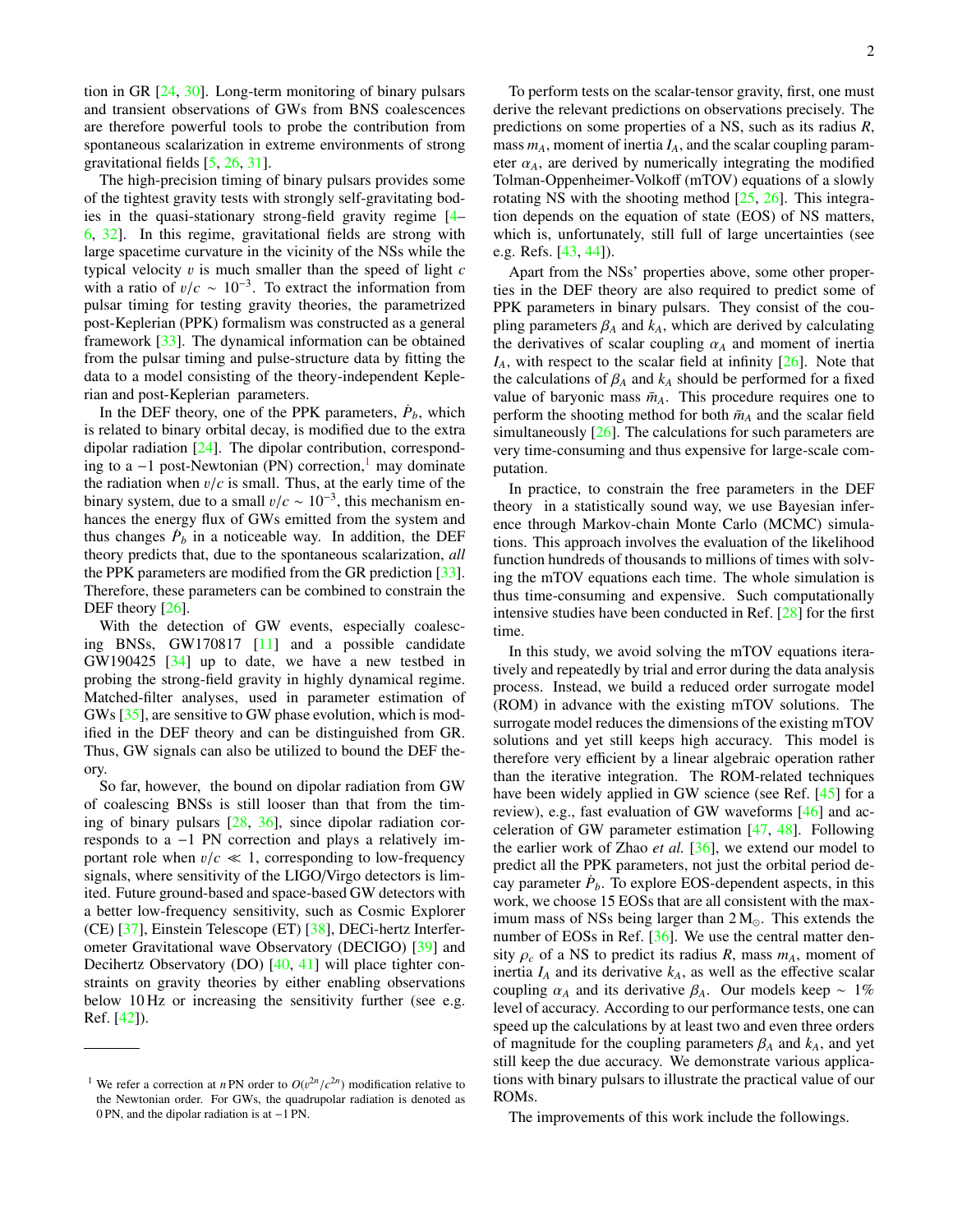- (I) We use a larger set of EOSs.
- (II) We calculate the mTOV equation to build ROMs in the DEF theory for slowly rotating NSs, instead of the nonrotating ones, to predict the moment of inertia and its derivative.
- (III) We extend our ROMs to the coupling parameters by calculating the derivatives of  $\alpha_A$  and  $I_A$ , and thus we can predict all the PPK parameters with new ROMs.
- (IV) Our ROMs speed up the calculation by two to even three orders of magnitude.
- (V) We utilize the binary pulsars including double NSs to derive tight constraints on the DEF theory.

The rest of this paper is organized as follows. Section [II](#page-2-0) briefly reviews the nonperturbative spontaneous-scalarization phenomena for slowly rotating NSs and discusses the modifications of PPK parameters, including orbital period decay, periastron advance rate, and Einstein delay parameter in the DEF gravity . In Sec. [III,](#page-3-0) we present the method of solving the mTOV equations, calculating the derived parameters, and constructing the ROMs for large-scale calculations. We code the model in the pySTGROMX (a.k.a. pySTGROM eXtension) package which is public for easy use for the community.<sup>[2](#page-2-1)</sup> In Sec. [IV,](#page-7-0) with pySTGROMX, we perform accelerated MCMC simulation and constrain the DEF theory tightly by combining the relevant PPK parameters available from observations of five NS-white dwarf (WD) systems and three NS-NS systems. We summarize our conclusions in Sec. [V.](#page-10-0)

# <span id="page-2-0"></span>II. SPONTANEOUS SCALARIZATION IN THE DEF **THEORY**

The DEF theory is defined by the following general action in the *Einstein frame* [\[25,](#page-13-22) [26\]](#page-13-20),

<span id="page-2-2"></span>
$$
S = \frac{c^4}{16\pi G_\star} \int \frac{d^4 x}{c} \sqrt{-g_\star} \left[ R_\star - 2g_\star^{\mu\nu} \partial_\mu \varphi \partial_\nu \varphi - V(\varphi) \right] + S_m \left[ \psi_m; A^2(\varphi) g_{\mu\nu}^\star \right].
$$
 (1)

Here,  $G_{\star}$  denotes the bare gravitational constant,  $g_{\star} \equiv \det g_{\mu}^{\star}$ <br>is the determinant of "Finstein metric"  $g^{\star}$ . R, is the Ricc is the determinant of "Einstein metric"  $g_{\mu\nu}^*$ ,  $R_{\star}$  is the Ricci<br>curvature scalar of  $g_{\star}^*$  and  $g$  is a dynamical scalar field. In curvature scalar of  $g_{\mu\nu}^*$ , and  $\varphi$  is a dynamical scalar field. In the matter part  $S_{\mu\nu}$  of Eq. (1)  $\psi_{\mu\nu}$  denotes matter fields colthe matter part  $S_m$  of Eq. [\(1\)](#page-2-2),  $\psi_m$  denotes matter fields collectively, and it couples to  $\varphi$  by the conformal coupling factor *A*( $\varphi$ ). In this study, we assume that the potential, *V*( $\varphi$ ), is a slowly varying function at the typical scale of the system we consider and set  $V(\varphi) = 0$  in our calculation for simplicity (see Refs. [\[49,](#page-14-14) [50\]](#page-14-15) for a massive scalar field).

Varying the action [\(1\)](#page-2-2) yields the field equations,

<span id="page-2-3"></span>
$$
R^{\star}_{\mu\nu} = \partial_{\mu}\varphi \partial_{\nu}\varphi + \frac{8\pi G_{\star}}{c^4} \left( T^{\star}_{\mu\nu} - \frac{1}{2} T^{\star} g^{\star}_{\mu\nu} \right), \tag{2}
$$

$$
\Box_{g^*} \varphi = -\frac{4\pi G_\star}{c^4} \alpha(\varphi) T_\star , \qquad (3)
$$

where the matter stress-energy tensor is

$$
T^{\mu\nu}_{\star} \equiv \frac{2c}{\sqrt{-g_{\star}}} \left( \frac{\delta S_m}{\delta g_{\mu\nu}^{\star}} \right), \tag{4}
$$

and  $T^* \equiv g_{\mu\nu}^* T_{*}^{\mu\nu}$  is the trace. In Eq. [\(3\)](#page-2-3), the parameter  $\alpha(\varphi)$  is defined as the derivative of logarithmic  $A(\varphi)$ defined as the derivative of logarithmic  $A(\varphi)$ ,

$$
\alpha(\varphi) \equiv \frac{\partial \ln A(\varphi)}{\partial \varphi},
$$
\n(5)

which indicates the coupling strength between the scalar field and matters [see Eq. [\(3\)](#page-2-3)].

In the DEF theory  $[26]$ ,  $\ln A(\varphi)$  is designated as

$$
\ln A(\varphi) = \frac{1}{2}\beta_0\varphi^2, \qquad (6)
$$

where

$$
\beta_0 \equiv \frac{\partial^2 \ln A(\varphi)}{\partial \varphi^2} \bigg|_{\varphi = \varphi_0},\tag{7}
$$

is a free parameter with  $\varphi_0$  the asymptotic scalar field value of  $\varphi$  at spatial infinity. Then  $\alpha(\varphi) = \partial \ln A(\varphi)/\partial \varphi = \beta_0 \varphi$ , and we further denote  $\alpha_0 \equiv \beta_0 \varphi_0$ . Note that we have  $\alpha_0 = \beta_0 = 0$  in GR.

For NSs, nonperturbative scalarization phenomena develop when  $\beta_0 \le -4$  [\[25,](#page-13-22) [51\]](#page-14-16). Generally, a more negative  $\beta_0$  means more manifest spontaneous scalarization in the strong-field regime. In such case, the *e*ff*ective scalar coupling* for a NS "*A*" with a total mass-energy of *m<sup>A</sup>* is

$$
\alpha_A \equiv \frac{\partial \ln m_A(\varphi)}{\partial \varphi}\bigg|_{\varphi = \varphi_0},\tag{8}
$$

which measures the effective coupling strength between the scalar field and the NS.

Now we consider a scalarized NS in a binary system in the DEF theory. For a binary pulsar system with the pulsar labeled "*A*" and its companion labeled "*B*", the parameters  $\alpha_A$  and  $\alpha_B$ contribute to the secular change of the orbital period [\[26\]](#page-13-20). In this work, we investigate two contributions to  $\hat{P}_b$ , the dipolar contribution,  $\dot{P}_h^{\text{dipole}}$  $\dot{p}_{b}^{\text{dipole}}$ , and the quadrupolar contribution,  $\dot{P}_{b}^{\text{quad}}$ *b* . They are defined by [\[26\]](#page-13-20)

<span id="page-2-4"></span>
$$
\dot{P}_b^{\text{dipole}} = -\frac{2\pi G_\star n_b}{c^3} g(e) \frac{m_A m_B}{m_A + m_B} \left(\alpha_A - \alpha_B\right)^2 \,,\tag{9}
$$

$$
\dot{b}_{b}^{\text{quad}} = -\frac{192\pi G_{AB}^{5/3} n_b^{5/3}}{5c^5 (1 + \alpha_A \alpha_B)} f(e) \frac{m_A m_B}{(m_A + m_B)^{1/3}}, \qquad (10)
$$

where  $n_b \equiv 2\pi/P_b$ , and

*P*˙

$$
g(e) \equiv (1 - e^2)^{-5/2} \left( 1 + \frac{e^2}{2} \right), \tag{11}
$$

$$
f(e) \equiv (1 - e^2)^{-7/2} \left( 1 + \frac{73}{24} e^2 + \frac{37}{94} e^4 \right). \tag{12}
$$

<span id="page-2-1"></span><sup>2</sup> <https://github.com/mh-guo/pySTGROMX>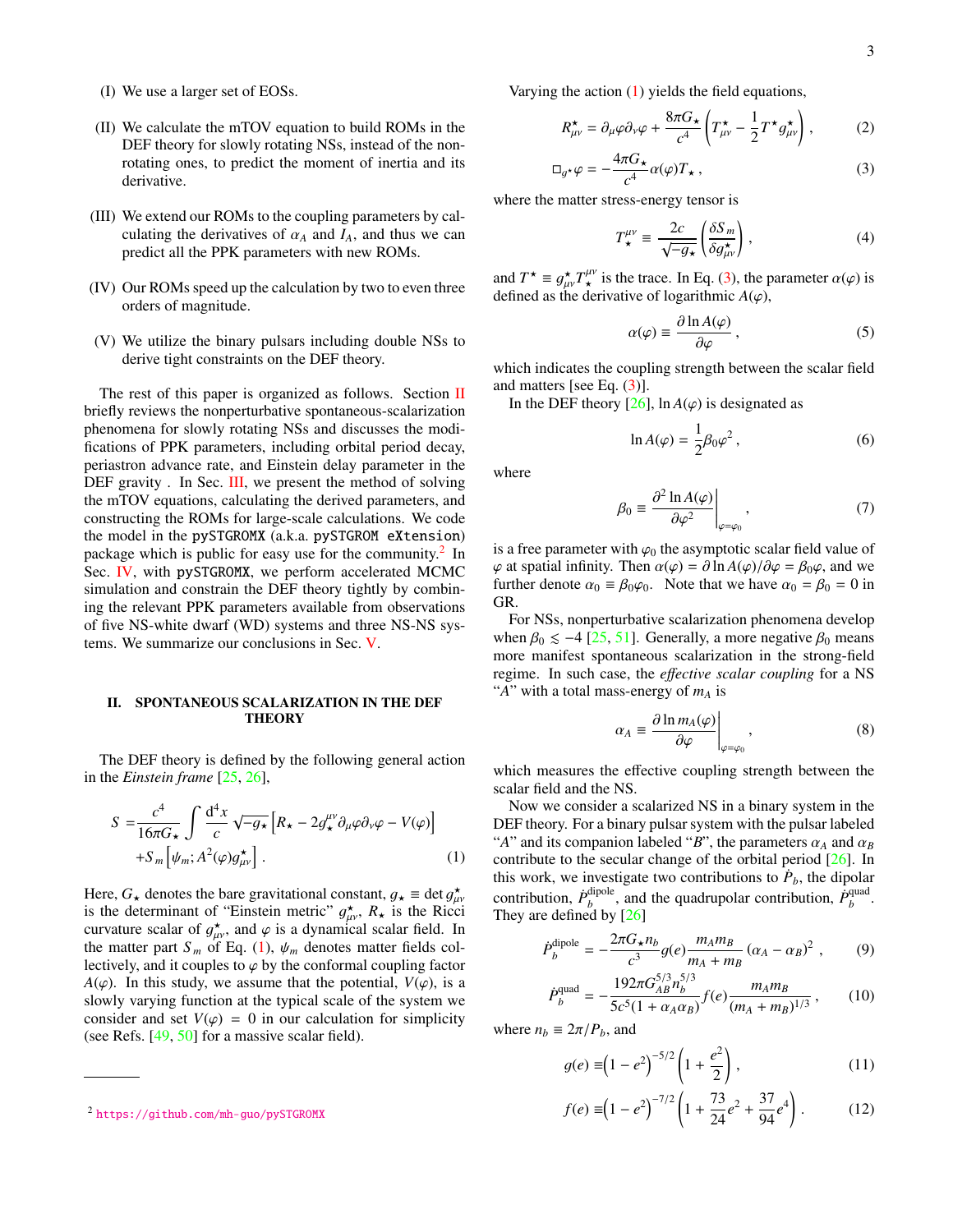Here the bare gravitational constant in Eq.  $(9)$ ,  $G_{\star}$ , is obtained with the Newtonian constant  $G_N$  by  $G_{\star} = G_N/(1 + \alpha_0^2)$  [\[24\]](#page-13-19),<br>owing to the weak field coupling. The body-dependent efowing to the weak field coupling. The body-dependent effective gravitational constant in Eq.  $(10)$ ,  $G_{AB}$ , is given by  $G_{AB} \equiv G_{\star}(1 + \alpha_A \alpha_B)$ . The quadrupolar contribution  $\dot{P}_{b}^{\text{quad}}$ <br>is close to the prediction of GR with a negligible correction *b* is close to the prediction of GR with a negligible correction, while the dipolar contribution  $\dot{P}_h^{\text{dipole}}$  $b$ <sup>ulpole</sup> is the dominant additional contribution in the DEF theory. Other subleading contributions induced by the scalar field can be neglected in this study [see Eq.  $(6.52)$  of Ref.  $[24]$ ]. Note that the effective scalar coupling approaches to  $\alpha_0$  for WDs in the weak field and becomes zero for BHs since the DEF theory still satisfies the no-hair theorem [\[8,](#page-13-31) [14\]](#page-13-9). Thus, considering Eq. [\(9\)](#page-2-4), the contribution of dipolar radiation to  $\dot{P}_b$  plays an important role in NS-WD, NS-BH, and asymmetric NS-NS binaries. In those binaries, there could be a large difference between  $\alpha_A$  and  $\alpha_B$ .

Similarly to  $\alpha_A$ , we define

<span id="page-3-2"></span>
$$
\beta_A \equiv \left. \frac{\partial \alpha_A}{\partial \varphi} \right|_{\varphi = \varphi_0},\tag{13}
$$

which is the strong-field analogue of the parameter  $\beta_0$ . Then the theoretical prediction for the periastron advance rate in the DEF theory is [\[26\]](#page-13-20)

$$
\dot{\omega}^{\text{th}}(m_A, m_B) \equiv \frac{3n_b}{1 - e^2} \left( \frac{G_{AB}(m_A + m_B)n_b}{c^3} \right)^{2/3} \times \left[ \frac{1 - \frac{1}{3}\alpha_A \alpha_B}{1 + \alpha_A \alpha_B} - \frac{X_A \beta_B \alpha_A^2 + X_B \beta_A \alpha_B^2}{6(1 + \alpha_A \alpha_B)^2} \right],
$$
\n(14)

where  $X_A \equiv m_A/(m_A + m_B) \equiv 1 - X_B$ . Finally, we consider a slowly-rotating NS with moment of inertia (in Einstein units) *IA*. We denote

<span id="page-3-3"></span>
$$
k_A \equiv -\frac{\partial \ln I_A}{\partial \varphi}\bigg|_{\varphi = \varphi_0},\tag{15}
$$

as the "coupling factor" for moment of inertia  $[26]$ . The theoretical prediction of the Einstein delay parameter in the DEF theory is  $[26]$ ,

$$
\gamma^{\text{th}}(m_A, m_B) \equiv \frac{e}{n_b} \frac{X_B}{1 + \alpha_A \alpha_B} \left( \frac{G_{AB}(m_A + m_B)n_b}{c^3} \right)^{2/3} \times \left[ X_B (1 + \alpha_A \alpha_B) + 1 + K_A^B \right], \tag{16}
$$

where  $K_A^B \equiv \alpha_B(m_B)k_A(m_A)$  describes the contribution from<br>the variation of *L*, under the influence of the companion *R* the variation of  $I_A$  under the influence of the companion *B*.

For the (almost) symmetric double NS systems, such as the double pulsar PSR J0737−3039 [\[52\]](#page-14-17), because of the similar binary masses,  $\alpha_A$  is very close to  $\alpha_B$ , leading to a tiny effect from the dipolar radiation. Thus, it could be difficult to constrain the DEF theory solely by the PPK parameter  $\dot{P}_b$ , unless  $\dot{P}_b$  is extremely well measured. For these systems, instead of  $\dot{P}_b$ , the PPK parameters  $\dot{\omega}$  and  $\gamma$  can be used of to provide better constraints especially when both of the NSs develop better constraints, especially when both of the NSs develop spontaneous scalarization.



<span id="page-3-1"></span>FIG. 1. Mass-radius relations of NSs for the 15 EOSs that we adopt in this study. The mass-radius relations are derived from GR (dashed lines) and from a DEF theory with  $\log_{10} |\alpha_0| = -5.0$  and  $\beta_0 = -4.5$ (solid lines). The massive pulsar mass from PSR J0740+6620  $[53]$ is overlaid in gray.

### <span id="page-3-0"></span>III. EXTENDED ROM MODELS

# <span id="page-3-4"></span>A. Solving the mTOV equations

We here turn our attention to deriving the quantities of NSs in the strong field. For a specific EOS, given the initial conditions, namely the central matter density  $\rho_c$  and the central scalar field  $\varphi_c$ , one can integrate the mTOV equations to obtain the solution of a slowly rotating NS. To derive the prediction of a DEF theory (namely, with fixed  $\alpha_0$ ,  $\beta_0$ ), one varies the initial condition  $\varphi_c$  iteratively with the "shooting" method" until the boundary solution matches the desired value of  $\varphi_0 = \alpha_0/\beta_0$ . Thus, given parameter set  $(\alpha_0, \beta_0, \rho_c)$ , one can solve the mTOV equation by the shooting method to obtain the macroscopic quantities of a NS (see Ref. [\[26\]](#page-13-20) for details). The quantities contain the NS radius *R*, the gravitational mass *mA*, the baryonic mass  $\bar{m}_A$ , the effective scalar coupling  $\alpha_A$ , and the moment of inertia  $I_A$ . In this way, we have a comprehensive description of the spontaneous scalarization. In Fig. [1,](#page-3-1) we show mass-radius relation of NSs in a DEF theory with  $\log_{10}$   $|\alpha_0|$  = −5.0 and  $\beta_0$  = −4.5 for 15 EOSs we adopt in this study. It indicates clearly that the spontaneous scalarization phenomena develop for NSs with certain masses, and larger radii are usually predicted in this range.

However, to determine the coupling parameters  $\beta_A$  and  $k_A$ , we have to calculate the derivatives with respect to the scalar field  $\varphi_0$  from Eqs. [\(13\)](#page-3-2) and [\(15\)](#page-3-3) for a fixed form of the conformal coupling factor  $A(\varphi)$  (i.e., with a fixed  $\beta_0$ ) and a fixed baryonic mass  $\bar{m}_A$ . Calculations with different  $\varphi_0$ 's (or equivalently, different  $\alpha_0$ 's) but the same  $\beta_0$  and  $\bar{m}_A$  are required. For a single run, the calculation is generally performed by applying the shooting method for both  $\varphi_0$  and  $\bar{m}_A$  with trial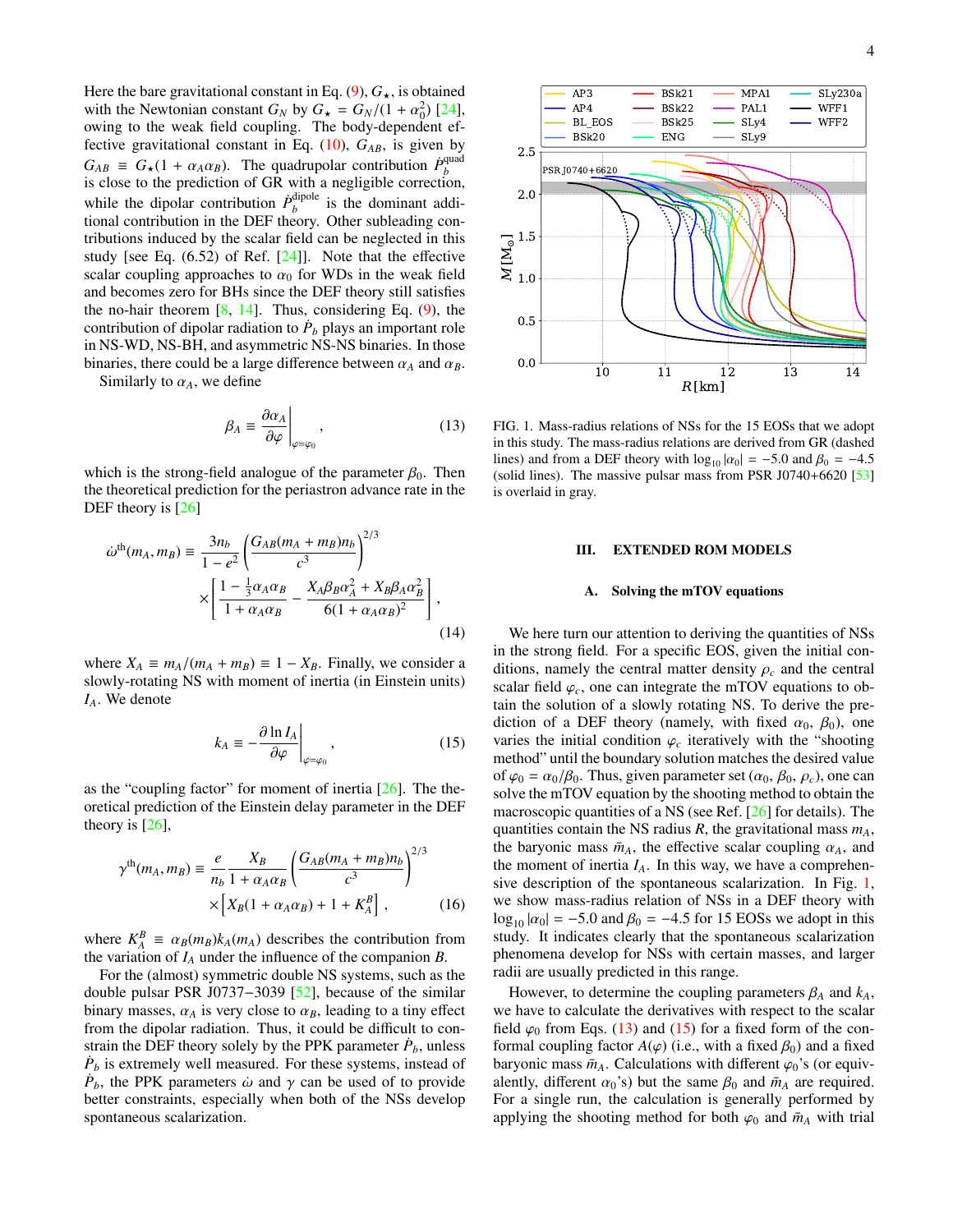

<span id="page-4-0"></span>FIG. 2. An uneven grid in the parameter space  $(\log_{10} |\alpha_0|, -\beta_0)$  for calculating  $\beta_0$  and  $k$ . We generate a set of 69 × 101 = 6969 paramcalculating  $\beta_A$  and  $k_A$ . We generate a set of  $69 \times 101 = 6969$  parameter pairs as the training data in total. The region between red lines corresponds to the training data we use for building ROMs.

and error [\[26\]](#page-13-20). Therefore, obtaining  $\beta_A$  and  $k_A$  is usually very time-consuming, especially for a large-scale calculation. In this study, since we investigate the phenomena in the whole parameter space of interest, we calculate the relevant derivatives on a grid covering the region to avoid wasteful repetition.

In practice, for each EOS, we choose the range of  $\rho_c$  so that  $m_A \in (1 \text{ M}_{\odot}, m_A^{\text{max}})$  with the EOS-dependent maximum<br>NS mass  $m_{\text{max}}$  We set an uneven spacing of a in this range NS mass  $m_A^{\text{max}}$ . We set an uneven spacing of  $\rho_c$  in this range.<br>The spacing of  $\rho_s$  samples is smaller in the range where the The spacing of  $\rho_c$  samples is smaller in the range where the coupling parameters  $\alpha_A$ ,  $\beta_A$  and  $k_A$  are rapidly changing. The number of samples in  $\rho_c$ , namely  $N_{\rho_c}$ , varies from ∼ 300 to ~ 500 depending on the specific FOS. Then we generate an ∼ 500, depending on the specific EOS. Then we generate an uneven gird of  $(\log_{10} | \alpha_0|, \beta_0) \in [-5.6, -2.2] \times [-4.8, -4.0]$ ,<br>as shown in Fig. 2. The number of nodes in grid is set to as shown in Fig. [2.](#page-4-0) The number of nodes in grid is set to  $N_{\alpha_0} \times N_{\beta_0} = 69 \times 101 = 6969$ . We calculate the coupling parameters  $\beta_A$  and  $k_A$  on each point with a reasonable differential step. Specifically, for each point  $(\alpha_0, \beta_0, \rho_c)$ , we carefully select backward step  $\Delta\varphi_0^{(1)}$  $^{(1)}_{0}$  and forward step  $\Delta\varphi_0^{(2)}$  $_0^{(2)}$ . Thus, we have  $\varphi_0^{(1)}$  $\phi_0^{(1)} = \varphi_0 - \Delta \varphi_0^{(1)}$  $^{(1)}_{0}$  and  $\varphi_0^{(2)}$  $\phi_0^{(2)} = \varphi_0 + \Delta \varphi_0^{(2)}$  $_0^{(2)}$ , or equivalently,  $\alpha_0^{(1)}$  $\alpha_0^{(1)}$  and  $\alpha_0^{(2)}$ <sup>(2)</sup>. Then we select points  $\left(\alpha\right)$ (1)  $\binom{1}{0}, \beta_0, \rho_c^{(1)}$  and  $(\alpha_0^{(2)}, \beta_0, \rho_c^{(2)})$ , where  $\rho_c^{(1)}$  and  $\rho_c^{(2)}$  are chosen so that  $\bar{m}_A$  can be fixed to the value of  $\bar{m}_A$ , at the point  $(\alpha_2, \beta_2, \alpha_1)$ . By interpo  $\alpha_0^{\scriptscriptstyle \vee},$   $\beta_0, \rho$ <br>ived to the fixed to the value of  $\bar{m}_A$  at the point  $(\alpha_0, \beta_0, \rho_c)$ . By interpo-<br>lating the samples, we obtain the values  $\alpha^{(1)}$ ,  $\alpha^{(2)}$ ,  $I^{(1)}$ , and  $I^{(2)}$ lating the samples, we obtain the values  $\alpha_A^{(1)}$ ,  $\alpha_A^{(2)}$ ,  $I_A^{(1)}$ , and  $I_A^{(2)}$  at these two points. Then we calculate  $\beta_A$  and  $k_A$  numerically following

$$
\beta_A = \frac{\alpha_A^{(2)} - \alpha_A^{(1)}}{\varphi_0^{(2)} - \varphi_0^{(1)}},\tag{17}
$$

and

$$
k_A = -\frac{\ln I_A^{(2)} - \ln I_A^{(1)}}{\varphi_0^{(2)} - \varphi_0^{(1)}}.
$$
 (18)

Finally, we make use of the data of  $log_{10} |\alpha_0| \in [-5.3, -2.5]$ , instead of  $log_{10} |\alpha_0| \in [-5.6, -2.2]$ , for the further calculation to avoid the inaccuracy of derivatives at boundaries (see the region between the two red lines in Fig. [2\)](#page-4-0). The boundary value  $\alpha_0 \approx 10^{-2.5}$  is the upper limit given by the Cassini<br>spacecraft [27] and  $\beta_0 \le -4.0$  corresponds to values where spacecraft [\[27\]](#page-13-21), and  $\beta_0 \le -4.0$  corresponds to values where spontaneous scalarization happens in the DEF theory. As a result, we have  $N'_{\alpha_0} \times N_{\beta_0} = 57 \times 101 = 5757$  available nodes<br>for constructing **POM**<sub>0</sub> for constructing ROMs.

We have to point out that in practice it is difficult to calculate  $k_A$  when the scalar field is weak. In this case, a change in  $I_A$  due to the weak scalar field is comparable to the random noises induced by shooting method in solving the mTOV equations. Therefore, it is hard to keep the calculation of *k<sub>A</sub>* accuracy. Here we adopt an approximation that  $k_A \propto \alpha_0$ when the spontaneous scalarization is not excited [\[26\]](#page-13-20). Under this assumption, for a fixed  $\beta_0$ , we have  $k_A \propto \varphi_0$  and  $\left(\ln I_A - \ln I_A^{GR}\right) \propto \varphi_0^2$ . Thus, we choose a slightly large differential step and calculate ferential step and calculate

$$
k_A = -2\varphi_0 \frac{\ln I_A^{(2)} - \ln I_A^{(1)}}{\left(\varphi_0^{(2)}\right)^2 - \left(\varphi_0^{(1)}\right)^2},\tag{19}
$$

to reduce the influence of numerical noises. In addition, there are some unexpected glitches in the results of derivatives. We remove these glitches and perform interpolation with the nearby values instead.

### B. Constructing ROMs for the DEF theory

To overcome the general time-consuming computation of the mTOV integration with the shooting method, we build ROMs for the DEF theory to improve the efficiency [\[36,](#page-14-1) [46\]](#page-14-11). In brief, to construct a ROM for a curve  $h(t; \lambda)$  with variable *t* and parameters  $\lambda$ , one performs a training for a given training space of data  $V = {h(t; \lambda_i)}$  on a given grid of parameters. In this space, one can define a "special" inner product  $\langle h(\cdot;\lambda), h(\cdot;\lambda)\rangle$  with an inherited norm  $||h(\cdot;\lambda)|| \equiv$  $\langle h(\cdot;\lambda), h(\cdot;\lambda)\rangle$ . Then one selects a certain number (denoted as *m*) of basis as a chosen space **RV** =  ${e_i}_{i=1}^m$  with the reduced basis (RB) method. In practice, given the starting RB  $(i = 0)$ , one iteratively seeks for the *i*-th orthonormal RB with greedy selection to minimize the maximum projection error,

$$
\sigma_i \equiv \max_{h \in \mathbf{V}} ||h(\cdot; \boldsymbol{\lambda}) - \mathcal{P}_i h(\cdot; \boldsymbol{\lambda})||^2, \qquad (20)
$$

where P describes the projection of  $h(t; \lambda)$  onto the span of the first *i* RBs. In each step, one applies Gram-Schmidt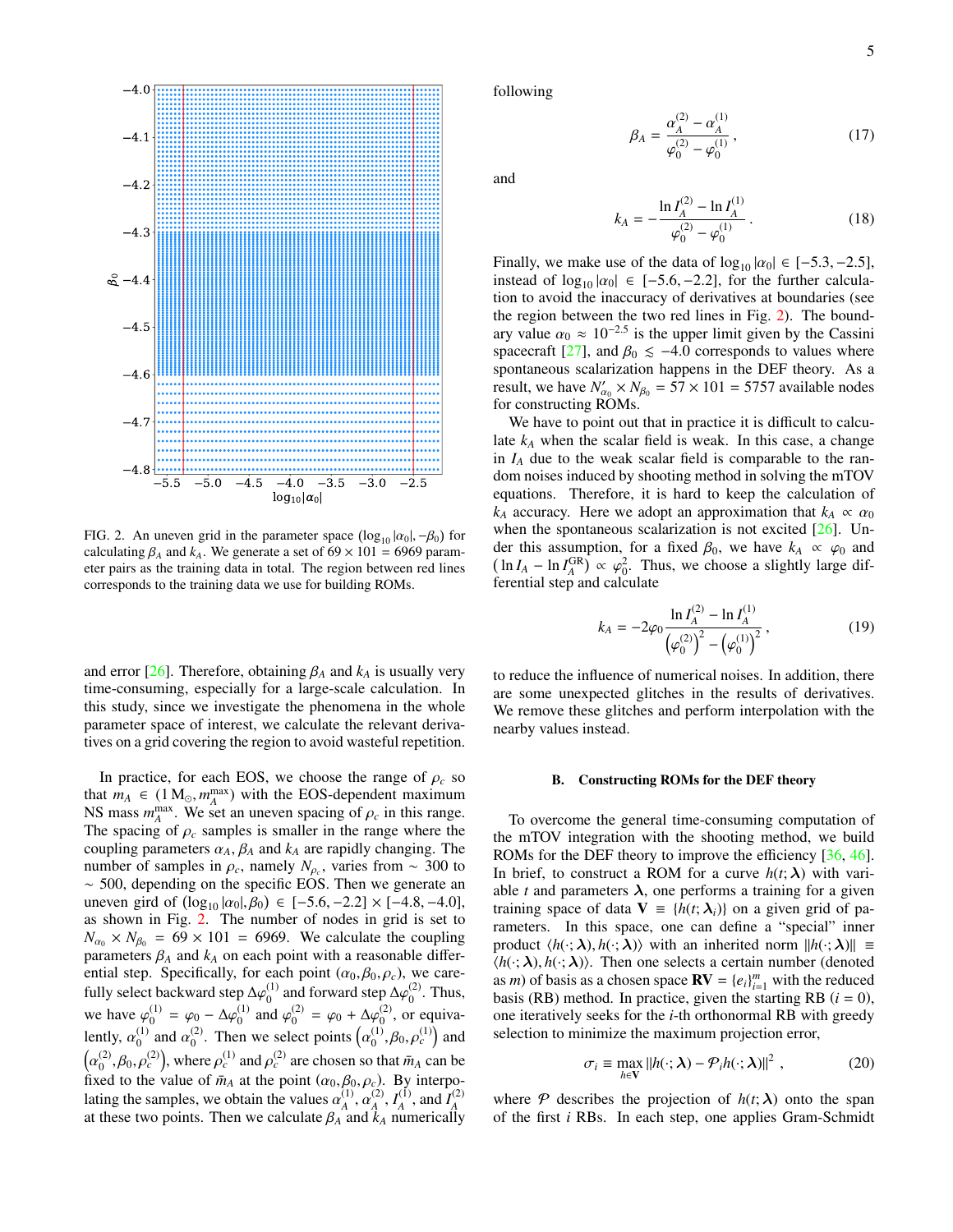

<span id="page-5-1"></span>FIG. 3. Illustration of spontaneous scalarization in the DEF gravity and the numerically pathological phenomena that occur when integrating the mTOV equations for the EOS AP4. We adopt DEF parameter sets  $\log_{10} |\alpha_0| = -5.3$  and  $\beta_0 = -4.8$  (solid lines), -4.5 (dashed lines) and −4.0 (dotted lines). For  $\log_{10} |\alpha_0| = -5.3$ , the scalar field is weak for  $\beta_0 = -4.0$ , strong for  $\beta_0 = -4.5$ , and this causes remarkable pathological phenomena for  $\beta_0 = -4.8$ . The red lines mark the pathological region. In this region,  $\beta_A$  and  $k_A$  are positive, instead of negative values as in most cases.

orthogonalization and normalization algorithm to avoid illconditioning of computation. The process terminates when  $\sigma_{m-1} \leq \Sigma$ , a user-specified error bound. Then every curve in the training space is well approximated by

$$
h(t; \lambda) \approx \sum_{i=1}^{m} c_i(\lambda) e_i(t) \equiv \sum_{i=1}^{m} \langle h(\cdot; \lambda), e_i(\cdot) \rangle e_i(t), \qquad (21)
$$

where  $c_i(\lambda)$  is the coefficient to be used for the ROM. After the RBs are built, one selects *m* samples  $\{t_i\}_{i=1}^m$  as empirical nodes with empirical interpolation method [\[54\]](#page-14-19). Finally, at each empirical node, one performs a fit (particularly, a 2- dimensional 5th spline interpolation in this work<sup>[3](#page-5-0)</sup>) to the parameter space,  $\{\lambda_i\}$ , and completes the construction of ROM. Given another set of parameters  $(\tilde{t}; \tilde{\lambda})$  within the boundary of **V**, one can predict  $\tilde{h}(\tilde{t}; \tilde{\lambda})$  with the ROM. More details can be found in Ref.  $[36]$ .

Extending the work of Zhao *et al.* [\[36\]](#page-14-1), we build ROMs for six parameters,  $R$ ,  $m_A$ ,  $I_A$ ,  $\alpha_A$ ,  $\beta_A$ , and  $k_A$ , as functions of the central matter density, i.e., the curve variable  $t = \rho_c$ , with

specialized parameters  $\lambda = (\alpha_0, \beta_0)$ . We choose the implicit parameter  $\rho_c$  as an independent variable to avoid the multivalued relations between  $m_A$  and  $R$ , as well as  $\alpha_A$  and  $I_A$  [\[36\]](#page-14-1). In Fig. [3,](#page-5-1) we show the relations of the parameters and illustrate the multivalued phenomena. A manifest spontaneous scalarization occurs for  $\beta_0 \le -4.4$ , as shown by the  $\alpha_A$ - $m_A$  curves. When  $\beta_0 \le -4.6$ , the  $\alpha_A - m_A$  and  $I_A - m_A$  curves are bent backwards, leading to multiple values of  $\alpha_A$  and  $I_A$  for a given  $m_A$ . This region is marked in red in Fig. [3.](#page-5-1) The multivalued relations vanish when we use the central matter density  $\rho_c$  as an independent variable. In the red region,  $\beta_A$  and  $k_A$  are not negative as normal, but rather positive due to the multivalued relations. Values of  $\alpha_A$ ,  $\beta_A$ , and  $k_A$  span several orders of magnitude. In practice, we use  $\ln |I_A|$ ,  $\ln |\alpha_A|$ ,  $\ln |\beta_A|$ , and ln  $|k_0 - k_A|$ , instead of  $I_A$ ,  $\alpha_A$ ,  $\beta_A$ , and  $k_A$ , for a better numerical performance, where  $k_0$  is an EOS-dependent constant set by hand to avoid negative values of −*k<sup>A</sup>* in the weak scalar field regime (see Fig. [3\)](#page-5-1). We have  $k_0 \le 0.2$  generally. The training space is set to

$$
\mathbf{V} = \{ (\log_{10} |\alpha_0|, \beta_0) \in [-5.3, -2.5] \times [-4.8, -4.0] \}, \quad (22)
$$

corresponding to the region between the two red lines shown in Fig. [2.](#page-4-0) As mentioned earlier, in total we have  $N'_{\alpha_0} \times N_{\beta_0} =$ <br>57 × 101 = 5757 systleble nodes for building POM<sub>0</sub>  $\frac{1}{27} \times 101 = 5757$  available nodes for building ROMs.

<span id="page-5-0"></span><sup>&</sup>lt;sup>3</sup> Other 2-dimensional fitting methods do not show practical difference.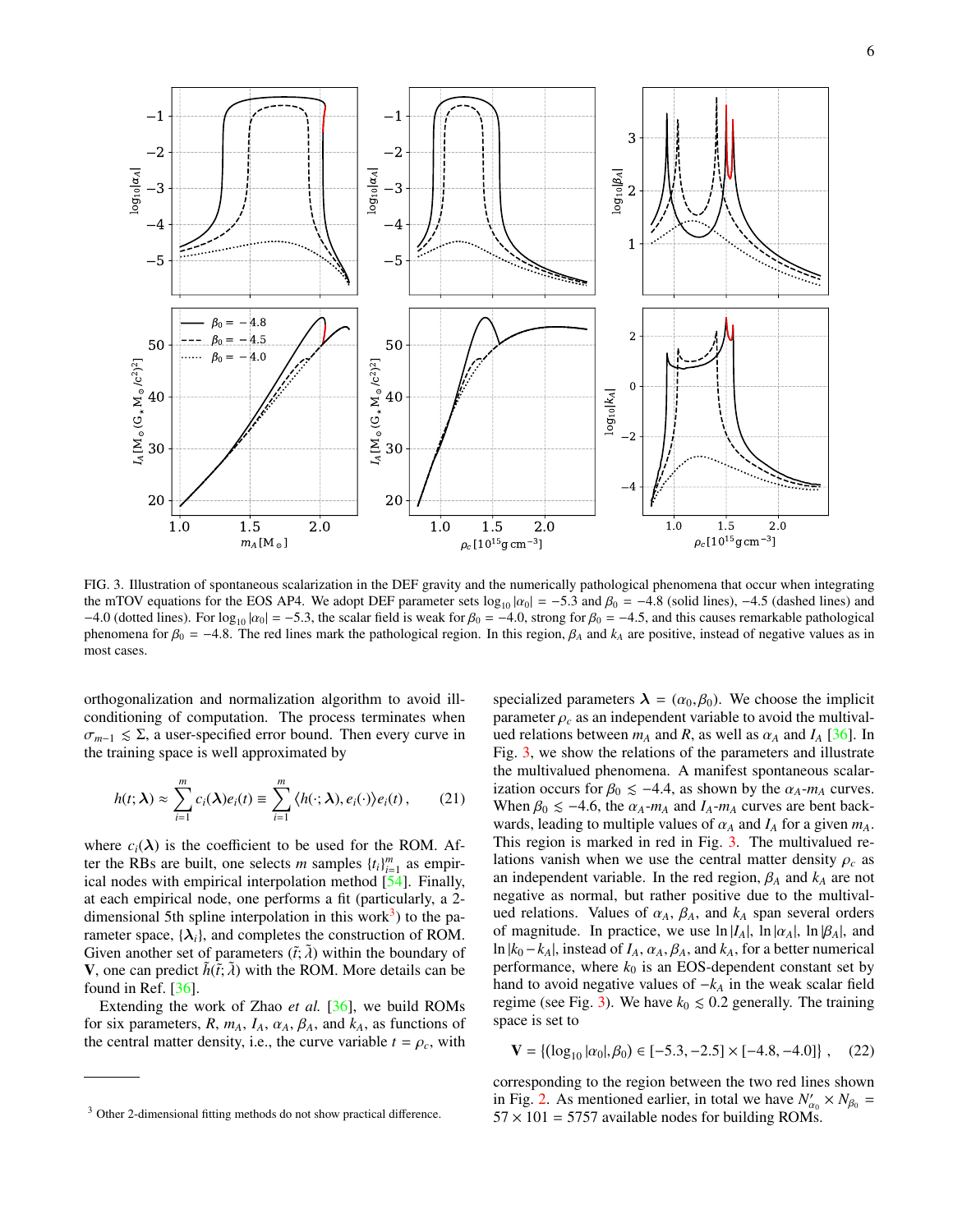

<span id="page-6-0"></span>FIG. 4. Relative maximum projection errors,  $\tilde{\sigma}_i$ , in the process of constructing the ROMs for the FOS  $\Delta P A$ , We set  $\Sigma = 10^{-7}$  for  $m_i$ , R constructing the ROMs for the EOS AP4. We set  $\Sigma = 10^{-7}$  for  $m_A$ , *R*, and  $I_A$ ,  $\Sigma = 10^{-5}$  for  $\alpha_A$ , and  $\Sigma = 10^{-4}$  for  $\beta_A$  and  $k_A$ . The  $\tilde{\sigma}_i$ 's of  $m_A$ ,  $R$  and  $I_A$  decrease rapidly to  $10^{-8}$  with a basis size of  $\sim 30$ . On the *R* and *I<sub>A</sub>* decrease rapidly to 10<sup>-8</sup> with a basis size of ~ 30. On the contrary, the errors decline slowly for the coupling parameters  $\alpha_A$ ,  $\beta_A$ , and  $k_A$  with roughly 100–200 of basis size.



<span id="page-6-2"></span>FIG. 5. Kernel density estimation (KDE) distribution of the relative error  $\varepsilon(X)$  defined in the text, where  $X \in \{m_A, R, I_A, \alpha_A, \beta_A, k_A\}$ . The dashed line indicates the relative tolerable error we set in the mTOV integration ( $\leq 1\%$ ). The relative errors are small ( $\leq 10^{-4}$ ) for *m*<sub>*A*</sub>, *R*, and  $I_A$  but relatively large ( $\leq 10^{-2}$ ) for the coupling parameters  $\alpha_A$ ,  $\beta_A$ , and  $k_A$ . But the errors are negligible in most practical cases  $\beta_A$ , and  $k_A$ . But the errors are negligible in most practical cases.

To balance the computation cost and the accuracy of ROMs, we set the error bound  $\Sigma = 10^{-7}$  for  $m_A$ , R, and  $I_A$ ,  $\Sigma = 10^{-5}$ for  $\alpha_A$ , and  $\Sigma = 10^{-4}$  for  $\beta_A$  and  $k_A$ . The relative projection<br>error  $\tilde{\sigma} = \sigma/\sigma_0$  as a function of the basis size is shown in error  $\tilde{\sigma}_i \equiv \sigma_i/\sigma_0$  as a function of the basis size is shown in Fig. [4.](#page-6-0) To achieve the desired projection error, the basis size is <sup>∼</sup> 20–40 for *<sup>m</sup>A*, *<sup>R</sup>*, and *<sup>I</sup>A*, but <sup>∼</sup> 150–200 for α*<sup>A</sup>*, β*<sup>A</sup>*, and *kA*. It means that more RBs are essential to keep the accuracy of  $\alpha_A$ ,  $\beta_A$ , and  $k_A$ . Note that the training space contains ∼ 6000 curves. It implies that, to achieve a certain precision (as given by our  $\Sigma$ 's), the curves may exhibit redundancy in the parameter space, i.e., the amount of information necessary to characterize the relations in the DEF theory to a certain desired precision is smaller than anticipated. Our ROM extracts ∼ 1% of the data but captures the essential information and retains the original predictions of the DEF theory to sufficient precision. The precision loss in ROM building is negligible, considering the tolerable error ( $\sim 1\%$ ) involved in the shooting method and the calculation of derivatives. This is also verified in assessing the accuracy of the ROMs below. Eventually we perform the fits and complete the construction of the six ROMs (i.e., for *R*,  $m_A$ ,  $I_A$ ,  $\alpha_A$ ,  $\beta_A$ , and  $k_A$ ) for each of the 15 EOSs. We encapsulate those six ROMs for the DEF theory in the pySTGROMX package for community use.

We examine the performance of the ROMs with randomly generated parameter sets  $(\alpha_0, \beta_0, \rho_c)$  on our Intel Xeon E5-2697A V4 computers. We find that the averaged time for generating the parameters improves from ∼ 1 second by solving the mTOV equations to ∼ 1 millisecond (for *mA*, *R*, and *IA*) and  $\sim$  3 milliseconds (for  $\alpha_A$ ,  $\beta_A$ , and  $k_A$ ) by linear algebraic operations in the ROMs. Note that traditionally calculating <sup>β</sup>*<sup>A</sup>* and  $k_A$  involves applying shooting method for both  $\varphi_0$  and  $\bar{m}_A$ . The time is usually tens of seconds for generating one point in such calculation. Thus, our method improves the speed of calculating  $\beta_A$  and  $k_A$  by at least three orders of magnitude.

To assess the accuracy of the ROMs, we define a relative error

<span id="page-6-1"></span>
$$
\varepsilon(X) = \left| \frac{X_{\text{ROM}} - X_{\text{mTOV}}}{X_{\text{ROM}} + X_{\text{mTOV}}} \right|, \qquad (23)
$$

where  $X \in \{m_A, R, I_A, \alpha_A, \beta_A, k_A\}$ , to indicate the fractional accuracy of the ROMs. In Eq.  $(23)$ , we denote  $X_{\text{ROM}}$  as the prediction of ROM, and  $X_{\text{mTOV}}$  as the value from solving the mTOV equations with the shooting algorithm. The values  $X_{\text{mTOV}}$  in the test space should also be calculated at different samples but with the same method to avoid the extra error induced by the use of different methods. Thus, instead of randomly generating parameters, we set another grid as the test space which is shifted from the training space for  $\alpha_0$ ,  $\beta_0$ , and  $\rho_c$ , and calculate the parameters in the same way. The test space has the sparser distribution of  $\beta_0$ . Note that in this method we consider all errors for our ROMs, including the *interpolating* errors.

We show the distributions of  $\varepsilon(X)$  in Fig. [5.](#page-6-2) The relative errors of  $m_A$ ,  $R$ , and  $I_A$  are sufficiently small to be  $\leq 10^{-5}$ . On the contrary, relative errors of  $\alpha_A$ ,  $\beta_A$ , and  $k_A$  are mostly smaller than 1%. Although their errors are larger than those of *R*, *mA*, and *IA*, the errors are, in most cases, still small enough to be neglected compared with the numerical errors from the shooting method. For  $k_A$ , in some cases the change of  $I_A$  is rather small, as we have mentioned in Sec. [III A,](#page-3-4) leading to a relatively large numerical error when calculating the derivatives. Thus, a small fraction of prediction for *k<sup>A</sup>* in our ROM has a seemingly large error in the range ∼ 1–10%. However, we find that in such case we have  $k_A \ll 1$ , thus the deviation in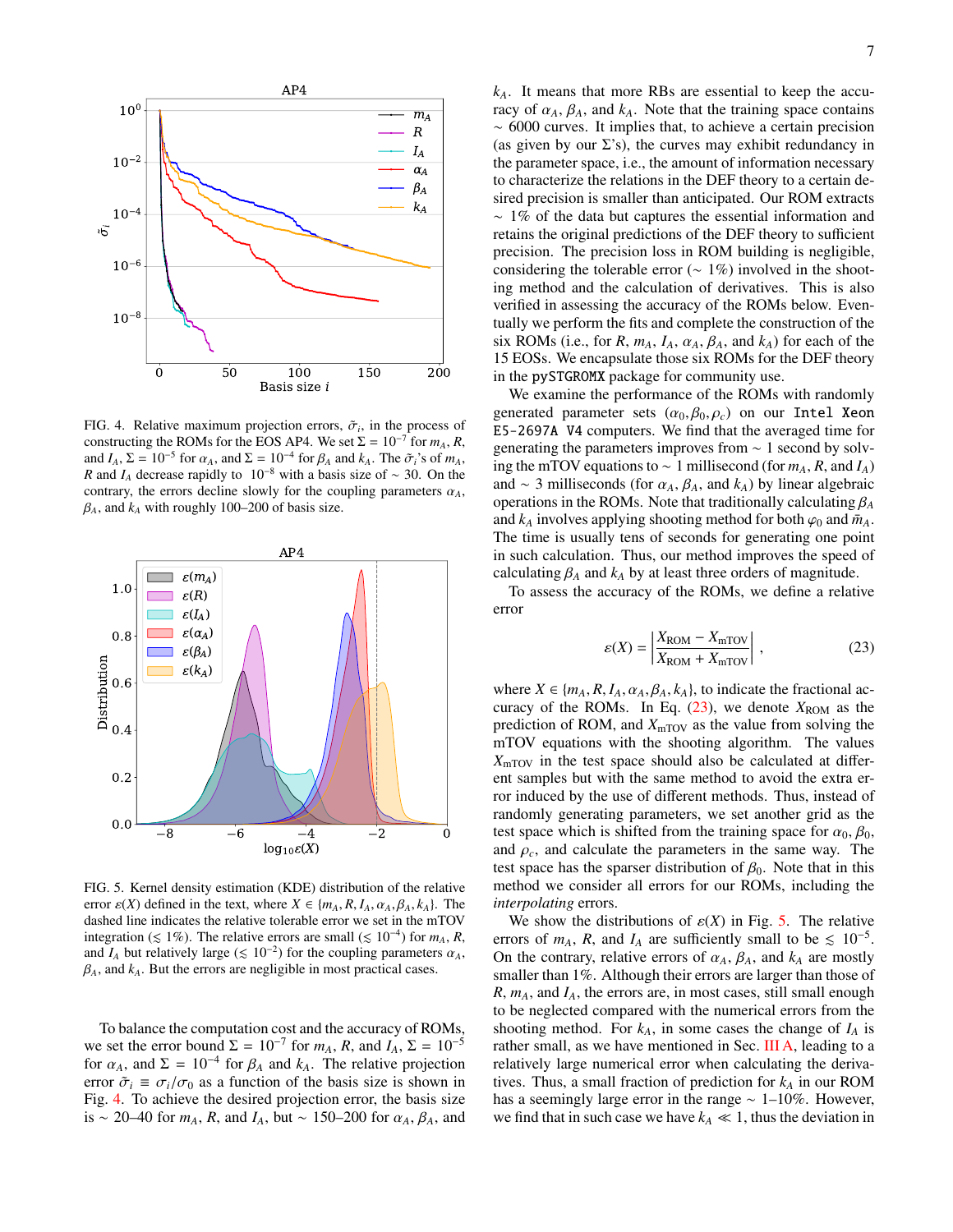

<span id="page-7-1"></span>FIG. 6. Constraints on the DEF parameters  $(\alpha_0, \beta_0)$  from a variety of binary pulsars on the DEF theory with the EOS AP4. Regions above the curves are excluded, and the shaded area is the region that passes all tests in this plot. "Cassini" stands for the upper limit from the Shapiro time-delay measurement in the Solar System [\[27\]](#page-13-21). Timing of binary pulsars provides constraints in strong field regime where  $\beta_0 \lesssim -4.0.$ 

this region has little influence on our study and will not have a practical effect.

# <span id="page-7-0"></span>IV. CONSTRAINTS FROM BINARY PULSARS

Constraints on the DEF parameters,  $\alpha_0$  and  $\beta_0$ , have been investigated from various gravitational systems. In the Solar System, the Cassini mission [\[27\]](#page-13-21) places a constraint on  $\alpha_0$ ,  $|\alpha_0| < 3.4 \times 10^{-3}$  at at 1- $\sigma$  uncertainty, from the measurement<br>of Shapiro delay in the weak-field regime. In the strong-field of Shapiro delay in the weak-field regime. In the strong-field regime, timing of binary pulsars provides the most stringent constraints so far to the DEF theory [\[26,](#page-13-20) [28,](#page-13-23) [31,](#page-13-27) [55,](#page-14-20) [60\]](#page-14-21). Here we extend the analysis in Refs. [\[28,](#page-13-23) [36\]](#page-14-1), by carefully selecting more systems and constraining the DEF parameters in a numerically faster and reliable way with the ROMs we built in Sec. [III.](#page-3-0) We employ the MCMC technique [\[28,](#page-13-23) [68\]](#page-14-22) to derive constraints by combining the timing observations from binary pulsar systems, including NS-WD and NS-NS systems. We also discuss the improvements on deriving NS properties and the constraints on the DEF parameters.

# A. Setup

Previous work [\[28,](#page-13-23) [36\]](#page-14-1) has constrained the spontaneous scalarization of the DEF theory via MCMC simulations



<span id="page-7-2"></span>FIG. 7. Similar to Fig. [6,](#page-7-1) but with *projected* limits from aLIGO, CE and ET with hypothetical GW signals of BNSs at a distance of 200 Mpc. The dashed lines represent the constraints from a  $(1.25 M_{\odot}, 1.6 M_{\odot})$  BNS merger event, and the dotted lines correspond to a  $(1.25 M_{\odot}, 2.0 M_{\odot})$  event. The shaded area is an illustration for combining all these constraints. We plot the limits from PSR J1738+0333 and the Cassini mission for comparison.

by combining observations of the PPK parameter  $\dot{P}_b$  of some well-timed binary pulsars. These previous studies considered five well-timed NS-WD binary pulsars, PSRs J0348+0432 [\[55\]](#page-14-20), J1012+5307 [\[56](#page-14-23)[–59\]](#page-14-24), J1738+0333 [\[60\]](#page-14-21), J1909−3744 [\[61\]](#page-14-25), and J2222−0137 [\[62\]](#page-14-26). We include these five systems in our study as well and their latest relevant parameters are listed in Table [I.](#page-8-0) For these systems, WD companions are weakly self-gravitating objects, leading to a tiny effective scalar coupling  $\alpha_B \approx \alpha_0$ . It indicates a large dipolar contribution  $\propto (\alpha_A - \alpha_0)^2$  to  $\dot{P}_b$ , if  $\alpha_A$  is sufficiently different<br>from  $\alpha_0$  [see Eq. (9)]. As explained in the caption of Table I from  $\alpha_0$  [see Eq. [\(9\)](#page-2-4)]. As explained in the caption of Table [I,](#page-8-0) the measurements of the masses are independent of the PPK parameter  $\dot{P}_b$ . Thus, we can safely place bounds on the parameters of the DEF theory by utilizing these masses and the intrinsic orbital decay rate,  $\dot{P}_b^{\text{int}}$ .

Apart from the five NS-WD systems, we add three NS-NS systems in our study. As discussed above, due to the closeness of  $\alpha_A$  and  $\alpha_B$ , the dipolar radiation of these (almost) symmetric double NS systems is small, making it difficult to constrain the DEF theory with  $\dot{P}_b$ . However, as shown in Sec. [II,](#page-2-0) some other PPK parameters derived from pulsar timing, such as the periastron advance rate  $\dot{\omega}$  and the Einstein delay parameter  $\gamma$ , are also modified in the DEF theory. These modifications are considerable, especially for NS-NS binaries. Therefore, these double NS systems are potentially powerful laboratories to constrain the free parameters of the DEF theory. In Ta-ble [II,](#page-8-1) we show parameters of three well-timed double NSs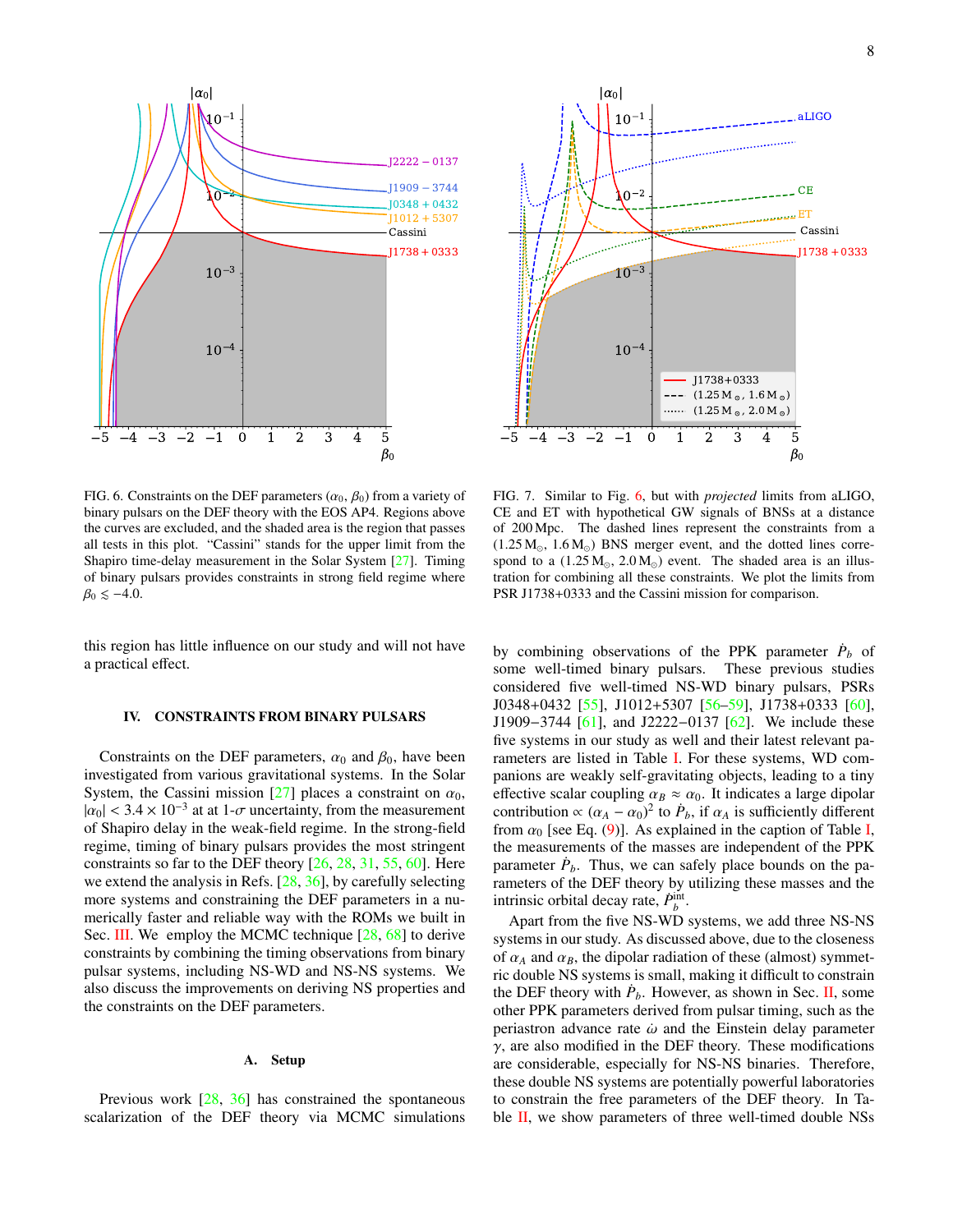<span id="page-8-0"></span>TABLE I. Binary parameters of the five NS-WD systems that we use to constrain the DEF theory (PSRs J0348+0432 [\[55\]](#page-14-20), J1012+5307 [\[56–](#page-14-23) [59\]](#page-14-24), J1738+0333 [\[60\]](#page-14-21), J1909−3744 [\[61\]](#page-14-25), and J2222−0137 [\[62\]](#page-14-26)). The intrinsic time derivatives of the orbit period,  $\dot{P}_b^{\text{int}}$ , are derived from  $\dot{P}_b^{\text{obs}}$ by subtracting the acceleration effect [\[63\]](#page-14-27) and other kinematic effects such as the "Shklovskii" effect [\[64\]](#page-14-28). The Galactic acceleration effect is obtained from the latest Galactic potential model in Ref. [\[65\]](#page-14-29). For PSRs J0348+0432, J1012+5307, and J1738+0333, the pulsar masses,  $m_A^{obs}$ , are obtained from the companion masses,  $m_B^{obs}$ , and mass ratios, *q*. For PSRs J1909−3744 and J2222−0137, the masses are calculated from the Shapiro delay [\[28\]](#page-13-23). We list the standard 1- $\sigma$  errors in units of the least significant digit(s) in parentheses.

| Name                                                                   | $J0348+0432$                 | $J1012+5307$     | $J1738+0333$                 | J1909-3744        | J2222-0137     |
|------------------------------------------------------------------------|------------------------------|------------------|------------------------------|-------------------|----------------|
| Orbital period, $P_h$ (d)                                              | 0.102424062722(7)            | 0.60467271355(3) | 0.3547907398724(13)          | 1.533449474305(5) | 2.44576454(18) |
| Eccentricity, e                                                        | 0.0000026(9)                 | 0.0000012(3)     | 0.00000034(11)               | 0.000000115(7)    | 0.00038096(4)  |
| Observed $\dot{P}_b$ , $\dot{P}_b^{\text{obs}}$ (fs s <sup>-1</sup> )  | $-273(45)$                   | 50(14)           | $-17.0(31)$                  | $-510.87(13)$     | 200(90)        |
| Intrinsic $\dot{P}_b$ , $\dot{P}_b^{\text{int}}$ (fs s <sup>-1</sup> ) | $-274(45)$                   | $-5(9)$          | $-27.72(64)$                 | $-4.4(79)$        | $-60(90)$      |
| Periastron advance, $\dot{\omega}$ (deg yr <sup>-1</sup> )             |                              |                  |                              |                   | 0.1001(35)     |
| Einstein delay $\gamma$ (ms)                                           |                              |                  |                              |                   |                |
| Pulsar mass, $m_{\rm A}^{\rm obs}\,({\rm M_\odot})$                    |                              |                  |                              | 1.492(14)         | 1.76(6)        |
| Companion mass, $m_R^{\text{obs}}$ (M <sub>o</sub> )                   | $0.1715_{-0.0030}^{+0.0045}$ | 0.174(7)         | $0.1817_{-0.0054}^{+0.0073}$ | 0.209(1)          | 1.293(25)      |
| Mass ratio, $q \equiv m_A/m_B$                                         | 11.70(13)                    | 10.5(5)          | 8.1(2)                       |                   |                |

<span id="page-8-1"></span>TABLE II. Binary parameters of the three NS-NS systems that we use to constrain the DEF theory (PSRs B1913+16 [\[66\]](#page-14-30), J0737−3039A [\[52\]](#page-14-17), and J1757–1854 [\[67\]](#page-14-31)). For PSR B1913+16, the masses are determined from measurement of periastron advance,  $\dot{\omega}$ , and Einstein delay,  $\gamma$ . For PSR J0737−3039A, the masses are determined from the measurement of ˙ω and theory-independent mass ratio *<sup>q</sup>*. For PSR J1757−1854, the masses are derived from DDGR model. Similar to Table [I,](#page-8-0) we list the standard  $1-\sigma$  errors in units of the least significant digit(s) in parentheses.

| Name                                                                   | $B1913+16$        | J0737-3039A      | J1757-1854       |
|------------------------------------------------------------------------|-------------------|------------------|------------------|
| Orbital period, $P_h$ (d)                                              | 0.322997448918(3) | 0.10225156248(5) | 0.18353783587(5) |
| Eccentricity, e                                                        | 0.6171340(4)      | 0.0877775(9)     | 0.6058142(10)    |
| Observed $\dot{P}_b$ , $\dot{P}_b^{\text{obs}}$ (fs s <sup>-1</sup> )  | $-2423(1)$        | $-1252(17)$      | $-5300(200)$     |
| Intrinsic $\dot{P}_b$ , $\dot{P}_b^{\text{int}}$ (fs s <sup>-1</sup> ) | $-2398(4)$        | $-1252(17)$      | $-5300(240)$     |
| Periastron advance, $\dot{\omega}$ (deg yr <sup>-1</sup> )             | 4.226585(4)       | 16.89947(68)     | 10.3651(2)       |
| Einstein delay $\gamma$ (ms)                                           | 4.307(4)          | 0.3856(26)       | 3.587(12)        |
| Pulsar mass, $m_{\rm A}^{\rm obs}\,({\rm M_\odot})$                    | 1.438(1)          | 1.3381(7)        | 1.3384(9)        |
| Companion mass, $m_R^{\text{obs}}$ (M <sub>o</sub> )                   | 1.390(1)          | 1.2489(7)        | 1.3946(9)        |
| Mass ratio, $q \equiv m_A/m_B$                                         |                   | 1.0714(11)       |                  |

used in this study: PSRs B1913+16 [\[66\]](#page-14-30), J0737−3039A [\[52\]](#page-14-17), and J1757−1854 [\[67\]](#page-14-31). In these systems, the measurements of the masses depend on PPK parameters. For PSR B1913+16, the masses are determined from measurement of periastron advance,  $\dot{\omega}$ , and Einstein delay,  $\gamma$ . For PSR J0737-3039, the masses are determined from the measurement of  $\dot{\omega}$  and theory-independent mass ratio *q*. For PSR J1757−1854, the masses are determined from the DDGR model [\[69,](#page-14-32) [70\]](#page-14-33), which includes the contribution from all PPK parameters via their GR formats. In principle, only the independent subset of PPK parameters that were not used in deriving masses can be utilized to constrain the DEF parameters.

To obtain NSs' properties, we need to assume a particular EOS. In this study, as mentioned earlier, we adopt 15 EOSs, namely AP3, AP4, BL EOS, BSk20, BSk21, BSk22, BSk25, ENG, MPA1, PAL1, SLy4, SLy9, SLy230a, WFF1, and WFF2 (see Ref. [\[71\]](#page-14-34) for a review). The mass-radius relations from these EOSs are shown in Fig. [1.](#page-3-1) These EOSs are all consistent with the observed  $2 M_{\odot}$  maximum mass limit of NSs, and they are chosen inclined towards those which predict NS radius around  $\sim 11-13 \text{ km}$  for a mass of  $1.4 M_{\odot}$ , as favored by the tidal deformability measurement in GW170817 [\[11,](#page-13-7) [72,](#page-14-35) [73\]](#page-14-36).

### B. Constraints from individual pulsars

Before the MCMC simulations, we can estimate the constraints on the DEF parameters,  $\alpha_0$  and  $\beta_0$ , from individual binary systems. We saturate the uncertainties on individual PPK parameters to determine the upper limits of the DEF parameters. By determining if the predicted value  $\dot{P}_b^{\text{th}}$  from Eqs. [\(9\)](#page-2-4) and [\(10\)](#page-2-4) lies within the 2- $\sigma$  range of  $\dot{P}_{b}^{\text{int}}$ , i.e.,  $\dot{P}_{b}^{\text{int}} \pm 2\delta \dot{P}_{b}^{\text{int}}$ , we obtain the limits on the difference of effective scalar couwe obtain the limits on the difference of effective scalar couplings  $\alpha_A$  and  $\alpha_B$ , i.e.,  $|\Delta \alpha| = |\alpha_A - \alpha_B|$ . With it, we constrain parameters  $\alpha_0$  and  $\beta_0$ .

In Fig. [6,](#page-7-1) we show the constraints on  $\alpha_0$  and  $\beta_0$  obtained from binary pulsars. In these systems, PSR J1738+0333 gives almost the most stringent constraint. The upper limit of  $\beta_0$ can reach ∼ −4.4 from PSRs J1012+5307 and J2222−0137. When  $\beta_0$  is around  $-3$  to  $-2$ , the constraints from binary pulsars are weak, leading to a peak of  $|\alpha_0|$ . However, the limit from the Cassini mission helps exclude this region. In Fig. [7,](#page-7-2) we show constraints from hypothetical asymmetric BNS merger events at 200 Mpc, to be probed by GW detectors including Advanced LIGO (aLIGO), CE, and ET [\[28\]](#page-13-23). We assume two hypothetical BNSs with masses,  $(1.25 M_{\odot}, 1.6 M_{\odot})$ and  $(1.25 M_{\odot}, 2.0 M_{\odot})$ , and the limits are obtained from Fisher information matrix [\[35\]](#page-14-0). It is shown that the GW de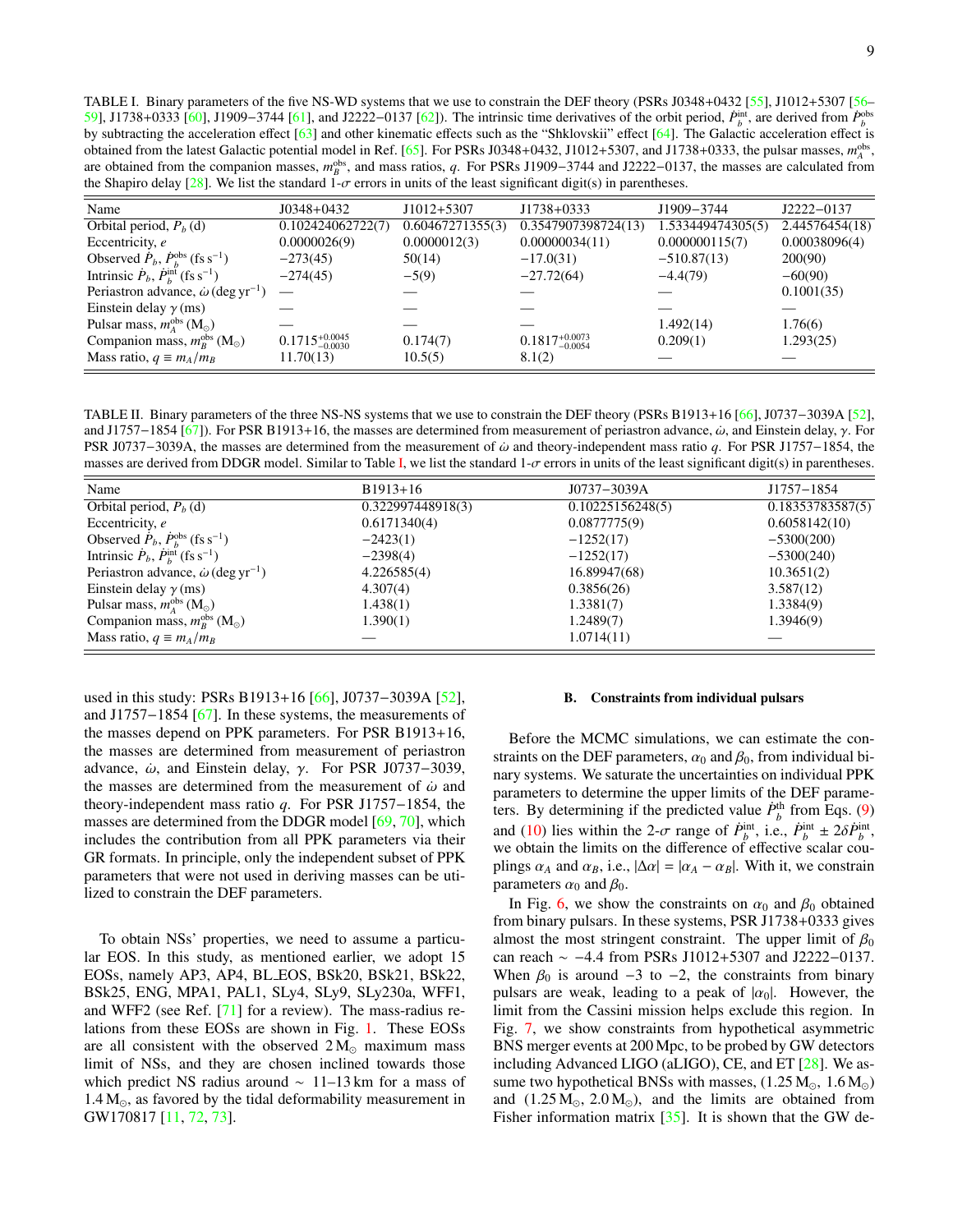tectors could help in constraining the DEF parameters if such BNSs are observed. Among the three detectors, ET would probably provide tighter bounds, due to its lower starting frequency. Note that these constraints are dependent on the specific EOS, and in Figs. [6](#page-7-1) and [7](#page-7-2) we have assumed EOS AP4. The results are similar to previous results in Refs. [\[28,](#page-13-23) [60\]](#page-14-21).

# C. The Bayesian inference and the MCMC framework

We here explore the constraints on the DEF theory combining the well-timed binary pulsars through MCMC simulations. MCMC technique provides a convenient and statistically sound algorithm to generate the distribution of unknown parameters for a model with many free parameters. In this study, we use  $EMCEE$ ,<sup>[4](#page-9-0)</sup> a python implementation of an affineinvariant MCMC ensemble sampler, and our pySTGROMX package to speed up the calculation within the Bayesian framework.

In the Bayesian inference, given priors, hypothesis  $H$ , data  $D$ , and all the extra relevant information  $I$ , the posterior distribution of the DEF parameters  $(\alpha_0, \beta_0)$ ,  $P(\alpha_0, \beta_0 | \mathcal{D}, \mathcal{H}, I)$ , can be inferred by

<span id="page-9-1"></span>
$$
P(\alpha_0, \beta_0 | \mathcal{D}, \mathcal{H}, I) = \int \frac{P(\mathcal{D}|\alpha_0, \beta_0, \Xi, \mathcal{H}, I) P(\alpha_0, \beta_0, \Xi | \mathcal{H}, I)}{P(\mathcal{D} | \mathcal{H}, I)} d\Xi,
$$
\n(24)

where  $\Xi$  denotes all the extra unknown parameters in the the-ory. In Eq. [\(24\)](#page-9-1),  $P(\mathcal{D}|\alpha_0, \beta_0, \Xi, \mathcal{H}, I)$  is the likelihood function,  $P(\alpha_0, \beta_0, \Xi | \mathcal{H}, I)$  the prior, and

$$
P(\mathcal{D}|\mathcal{H},I) = \int P(\mathcal{D}|\Xi,\mathcal{H},I)P(\Xi|\mathcal{H},I)d\Xi,
$$
 (25)

the *model evidence* which merely plays a role of normalization here [\[74\]](#page-14-37). Based on Eq. [\(24\)](#page-9-1), MCMC method generates a sampling of values  $(\alpha_0, \beta_0)$  that satisfies the posterior distribution.

In the MCMC simulations, the parameters,  $\alpha_0$  and  $\beta_0$ , are constrained by evaluating the likelihood function. Considering all the binary pulsar systems we include, we use a general logarithmic likelihood function,

$$
\ln \mathcal{L}_{\rm PSR} = -\frac{1}{2} \sum_{i=1}^{N_{\rm PSR}} \left[ \left( \frac{\dot{P}_b - \dot{P}_b^{\rm int}}{\sigma_{\dot{P}_b^{\rm int}}} \right)^2 + \left( \frac{\dot{\omega} - \dot{\omega}^{\rm obs}}{\sigma_{\dot{\omega}^{\rm obs}}} \right)^2 + \left( \frac{\gamma - \gamma^{\rm obs}}{\sigma_{\gamma^{\rm obs}}} \right)^2 \right] + \left( \frac{m_A - m_A^{\rm obs}}{\sigma_{m_A^{\rm obs}}} \right)^2 + \left( \frac{m_B - m_B^{\rm obs}}{\sigma_{m_B^{\rm obs}}} \right)^2 \Big|_{i}, \tag{26}
$$

for *N*<sub>PSR</sub> binary pulsars. Here we assume that observations of different binary pulsars are independent. The intrinsic orbital decay  $\dot{P}_{b}^{\text{int}}$ , the periastron advance rate  $\dot{\omega}^{\text{obs}}$ , the Ein-<br>stein delay permeter  $\dot{\omega}^{\text{obs}}$  the pulser mass  $m^{\text{obs}}$  and the comstein delay parameter  $\gamma^{obs}$ , the pulsar mass  $m_A^{obs}$ , and the com-<br>papien mass  $m_B^{obs}$  are given in Tables **L** and **H**. Their obser panion mass  $m_B^{\text{obs}}$  are given in Tables [I](#page-8-0) and [II.](#page-8-1) Their observational 1- $\sigma$  uncertainties are denoted as  $\sigma_X$ , where  $X \in$ 

 $\left\{\frac{\dot{P}_{b}^{\text{int}}}{b}, \dot{\omega}^{\text{obs}}, \gamma^{\text{obs}}, m^{\text{obs}}_B, m^{\text{obs}}_B\right\}$ . The parameters,  $\dot{P}_b$ ,  $\dot{\omega}, \gamma$ , and  $m_A$  are dependent on the parameter set,  $(\alpha_0, \beta_0, \Xi)$ . The companion mass  $m<sub>B</sub>$  is consistently given from the parameter set  $(\alpha_0, \beta_0, \Xi)$  as well when it is a NS. Otherwise, for a WD, it is generated randomly within the 1- $\sigma$  uncertainty of  $m_B^{obs}$ .

For WD companions, the coupling parameters can be reduced to  $\alpha_B = \alpha_0$  and  $\beta_B = \beta_0$ . Thus, their contributions to  $\dot{\omega}$  and  $\gamma$  can be neglected. In addition to the five NS-WD binary pulsars that have been investigated in Refs. [\[28,](#page-13-23) [36\]](#page-14-1), we combine three extra double NS systems. In these NS-NS systems, we could utilize the information from  $\dot{\omega}$  and  $\gamma$ . However, not each pulsar's measurements of  $\dot{\omega}$ ,  $\gamma$ ,  $m_A$ , and  $m_B$  are independent, as we have mentioned above. Thus, only for some suitable pulsar systems, the contributions of  $\dot{\omega}$  and  $\gamma$  are counted in a consistent way. In this study, we combine the contributions from  $\dot{P}_b^{\text{int}}$  of eight binary pulsars and  $\gamma$  of PSR I0737–3039A in total for our estimation. In this way we uti-J0737−3039A in total for our estimation. In this way, we utilize the available information from the timing data as much as possible.

Note that the other parameters included in MCMC calculations, such as the orbital period,  $P_b$ , and the orbital eccentricity, *e*, are well-measured from the observations (see Tables [I](#page-8-0) and  $\overline{II}$ ). Thus, it is sufficient to adopt their central values for simplicity in the process of MCMC calculations.

In the MCMC calculation, the information we utilize to constrain the parameter space of  $(\alpha_0, \beta_0)$  is from the NSs. In total, we have  $N = N_{\text{NS-WD}} + 2N_{\text{NS-NS}}$  NSs from the observations. To describe the observational signatures fully in the DEF theory, we need  $N + 2$  free parameters, collectively denoted as  $\theta = \{\alpha_0, \beta_0, \rho_c^{(i)} (i = 1, 2, ..., N)\}\$  where  $\rho_c^{(i)}$  is the central matter density of NS *i* in the Jordan frame. The initial value tral matter density of NS *i* in the Jordan frame. The initial values of  $\rho_c^{(i)}$  are sampled around their GR values. We allow the simulation to explore a large region of central matter density simulation to explore a large region of central matter density. Thanks to our ROMs, the initial central values of the scalar field  $\varphi_c$  are no longer needed during the calculation, which avoids extra computationally intensive calculations [\[28\]](#page-13-23). Using  $\alpha_0$ ,  $\beta_0$ , and  $\rho_c^{(i)}$ , we obtain the properties of NSs. Then we calculate the PPK parameters and the log-likelihood functions calculate the PPK parameters and the log-likelihood functions to evaluate the posteriors.

In this study, we carefully choose the priors of  $(\alpha_0, \beta_0)$  to cover the region of interest where the spontaneous scalarization develops. For each MCMC run, we assume a uniform prior distribution of  $(\log_{10} |\alpha_0|, \beta_0)$  in the region of our ROMs,<br>i.e.  $(\log_{10} |\alpha_0|, \beta_0) \in [-5, 3, -2, 5] \times [-4, 8, -4, 0]$ i.e.,  $(\log_{10} |\alpha_0|, \beta_0) \in [-5.3, -2.5] \times [-4.8, -4.0]$ .

For each MCMC simulation, we use 32 walkers (chains) and 100,000 steps for each walker. Thus, we produce 3.2 million samples in total. The last half chain samples are remained and "thined", with a thinning factor of ten, to reduce dependence on the initial values and correlation of the adjacent samples [\[68,](#page-14-22) [75\]](#page-14-38). We perform the Gelman-Rubin test for convergence, and we have confirmed that our samples pass the test [\[75\]](#page-14-38). Thus, our posteriors of  $\alpha_0$  and  $\beta_0$  are statistically reliable. We end up with  $1.6 \times 10^5$  "thinned" samples for each simulation to infer the marginalized distributions of the free simulation to infer the marginalized distributions of the free parameters  $\alpha_0$  and  $\beta_0$ . Eventually, we apply this procedure to all the 15 EOSs.

<span id="page-9-0"></span><sup>4</sup> <https://github.com/dfm/emcee>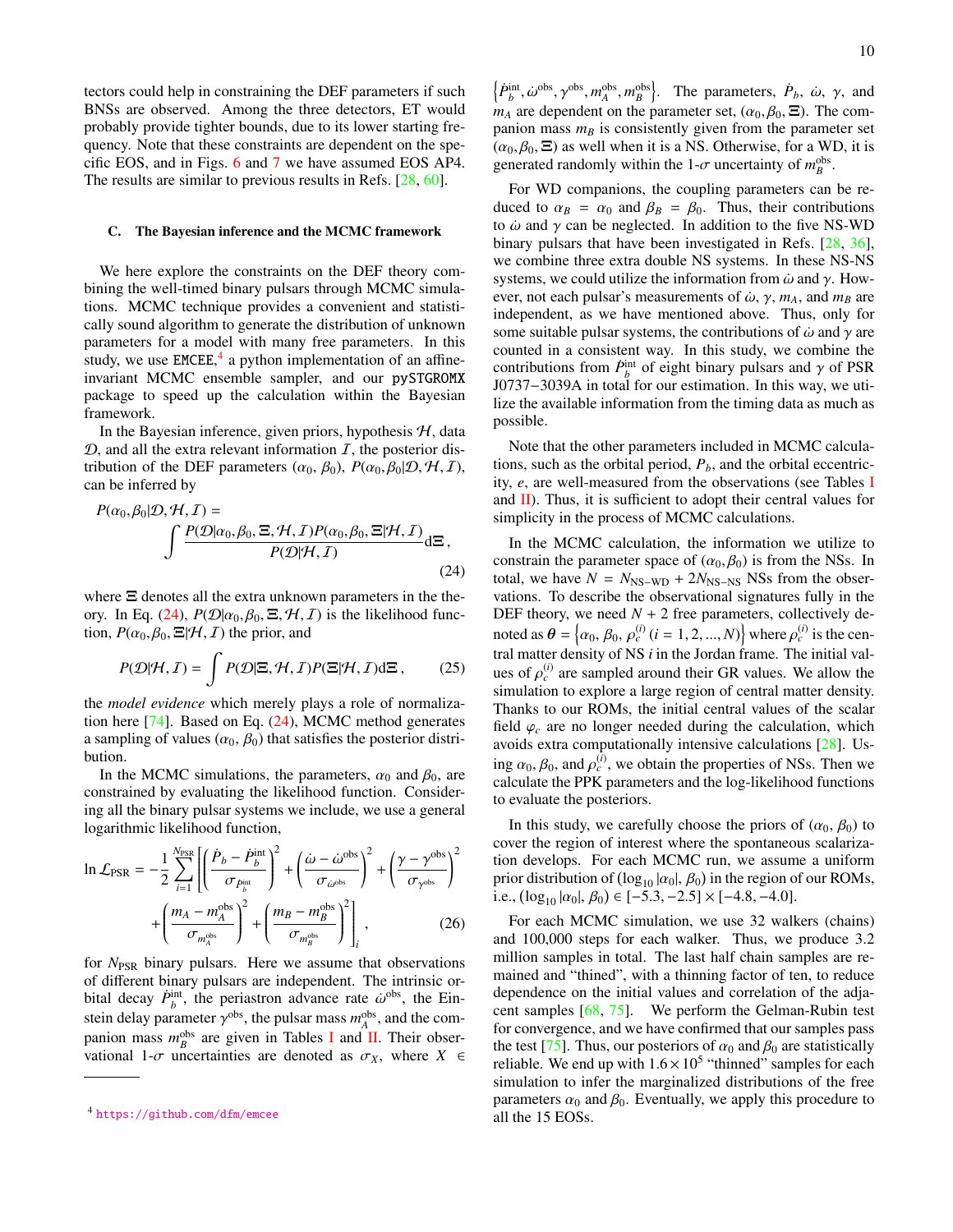

<span id="page-10-1"></span>FIG. 8. Marginalized 2-d posteriors distribution for  $(\log_{10} |\alpha_0|, -\beta_0)$ <br>from MCMC runs on the eight pulsars listed in Tables Land II with from MCMC runs on the eight pulsars listed in Tables [I](#page-8-0) and [II](#page-8-1) with the EOS AP4. The marginalized 1-d distributions and the corresponding upper limits at 68% CL and 90% CL are illustrated in upper and right panels.

# D. Constraints from combining binary pulsars

We here show the constraints from the timing measurements of binary pulsars from the application of our ROMs. To achieve the speedups of MCMC calculations, we restrict the priors of  $log_{10} |\alpha_0|$  and  $\beta_0$  to the same ranges as in our ROMs. With the MCMC simulations done, we can obtain the posterior distributions of the DEF parameters  $\log_{10} |\alpha_0|$  and  $\beta_0$ for the 15 EOSs we adopt.

In Fig. [8,](#page-10-1) as an example, we show the marginalized 2 dimensional (2-d) and 1-d posterior distributions in the parameter space of  $(\log_{10}|\alpha_0|, -\beta_0)$  and the constraints at 68%<br>and 90% confidence levels (CI s) for EOS AP4. As mentioned and 90% confidence levels (CLs) for EOS AP4. As mentioned above, the priors of  $(\log_{10} |\alpha_0|, -\beta_0)$  are uniform distributions<br>in the rectangle region of Fig. 8. The results from pulsars in the rectangle region of Fig. [8.](#page-10-1) The results from pulsars provide very tight constraints on the parameters of the DEF theory. The upper limits of  $log_{10} |\alpha_0|$  and  $-\beta_0$  are constrained to ∼ −3.9 and <sup>∼</sup> <sup>4</sup>.3 at 90% CL, respectively. The constraints are overall similar to previous results from Refs. [\[28,](#page-13-23) [36\]](#page-14-1). The extra double NS systems provide certain but not remarkable improvements in our results. The tight constraints are mainly contributed by the dipolar radiation in the NS-WD systems. Here, we mainly aim to provide a test that proves the ability of our method to constrain these parameters. In the future, with the further precise observations of binary pulsars, the PPK parameters  $\dot{\omega}$  and  $\gamma$  might provide additional constraints for the DEF gravity.

We apply the analysis above to all the 15 EOSs. The marginalized 2-d and 1-d distributions from the MCMC results for all the 15 EOSs we include in this study are shown

in Fig. [9.](#page-11-0) In addition, in Fig. [10](#page-12-0) we show the 1-d distributions of  $log_{10}$  | $\alpha_0$ | and  $-\beta_0$ , and their upper bounds at 68% and 90% CLs for all the EOSs. These results are overall similar, but show the dependence on the choice of EOS. The upper bounds on  $\alpha_0$  at 90% CL are approximately 10<sup>-4</sup>. The upper bounds on  $-\beta_0$  at 90% CL are  $\sim 4.3$ bounds on  $-\beta_0$  at 90% CL are ~ 4.3.

Using our ROMs, we can conveniently discuss the spontaneous scalarization phenomena of a NS. In Fig. [11,](#page-12-1) we illustrate the upper bounds at 90% CL on the absolute values of coupling parameters: effective scalar coupling  $\alpha_A$  and its derivative,  $\beta_A$ , as well as coupling factor for the moment of inertial,  $k_A$ , as functions of the NS mass,  $m_A$ . The ranges below the curves mark the regions that are unconstrained up to now. It is shown clearly that, for all the 15 EOSs, the allowed maximum values of these parameters are constrained tightly. In left panel of Fig. [11,](#page-12-1) the upper bounds at 90% CL on the NSs show that for some EOSs, the maximal effective scalar coupling allowed is  $\sim 10^{-2}$ . A remarkable scalarization of NS at this level is still permitted for a NS with a suitable mass within the range of  $1.6-2.0 M_{\odot}$ . Compared with earlier results [\[28,](#page-13-23) [36\]](#page-14-1), the "scalarization window" is still open though slightly limited further. An improvement in this study is that, besides the scalar coupling  $\alpha_A$ , we can investigate the coupling parameters  $\beta_A$  and  $k_A$  conveniently with our ROMs. As shown in the middle and right panels of Fig. [11,](#page-12-1) the peaks with extremely large values of  $\beta_A$  and  $k_A$  shown in Fig. [3](#page-5-1) due to the fact of strong scalarization are essentially ruled out. Only mild deviation is permitted now. The maximum values are  $\sim 3 \times 10^2$ for  $|\beta_A|$  and ~ 10 for  $|k_A|$ . Therefore, a very large deviation of these scalar coupling parameters from GR is not expected based on the contemporary observation. However, there is still some room for a noteworthy spontaneous scalarization.

In addition, we note that for a stiffer EOS, spontaneous scalarization tends to be significant for larger mass, from 1.4–  $1.7 M_{\odot}$  (EOS WFF1) to  $1.8-2.2 M_{\odot}$  (EOS PAL1). Most of the NS masses in our study lie in  $m_A \sim 1.3-1.7$  M<sub>o</sub>. As a consequence, the MCMC simulation shows that, the tightest constraint is obtained for EOS WFF1.

To summarize, we provide a quick and statistically reliable method to constrain the DEF parameters. We verify the validity of the method and give the stringent constraints on the DEF theory. The bounds are slightly improved, but overall similar to previous studies [\[28,](#page-13-23) [36\]](#page-14-1). Constraints on  $|\alpha_0|$  and  $\beta_0$  depend on the precision of the observation, choice of pulsar systems, EOSs, and priors. The "scalarization window" is still open at the level of  $\sim 10^{-2}$  for all the EOSs. More observations and suitable systems in the future, such as possible observations of pulsar timing and GWs from BNSs with NS masses lying in the "scalarization window", will help to place new constraints on the DEF theory.

### <span id="page-10-0"></span>V. CONCLUSION

This work studies the DEF theory that predicts large deviations from GR for NSs through nonperturbative spontaneous scalarization phenomena. We briefly review the scalarization phenomena of the DEF theory and relevant predictions. To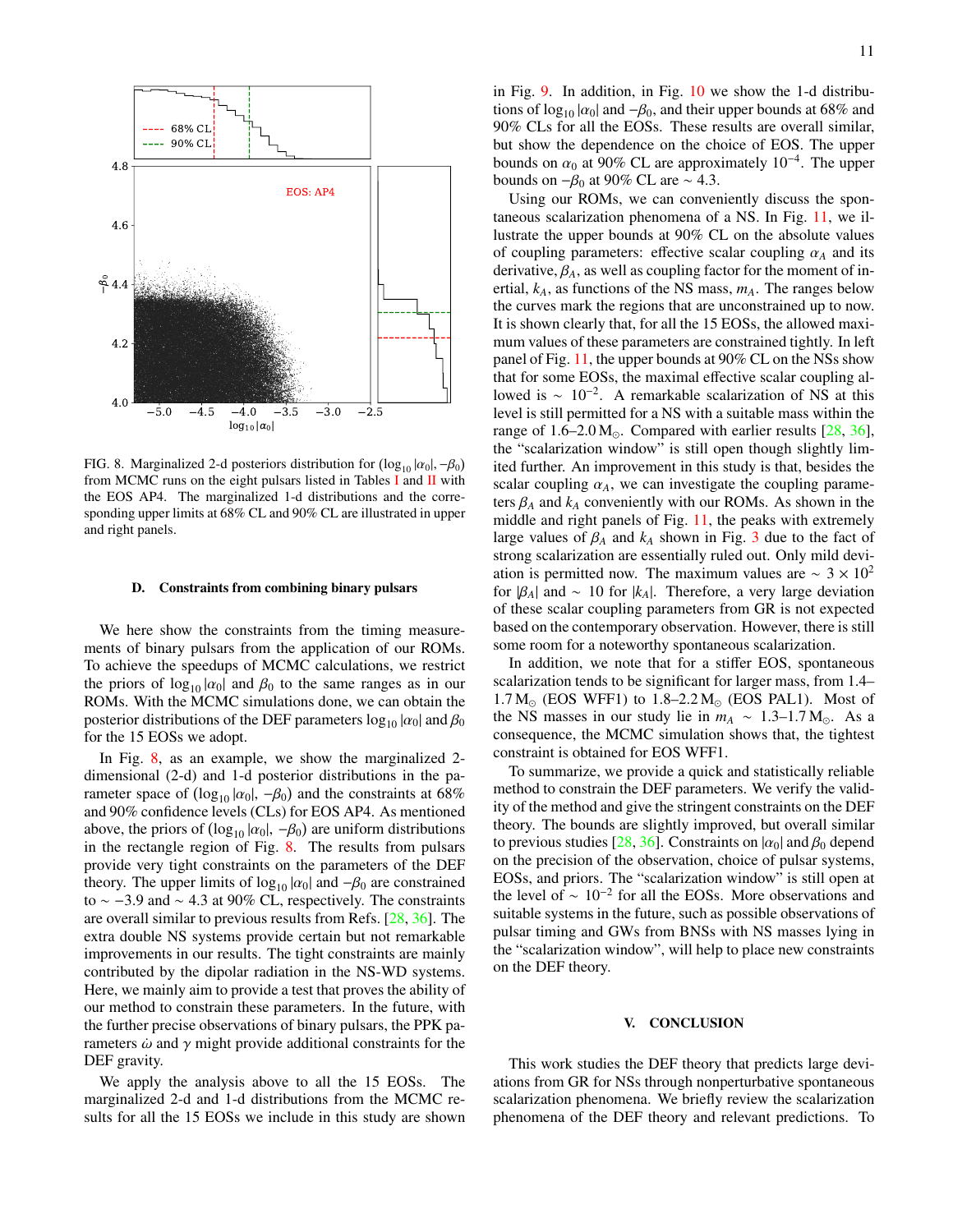

<span id="page-11-0"></span>FIG. 9. Similar to Fig. [8,](#page-10-1) but for all the 15 EOSs. The marginalized 1-d distributions and the upper limits at 68% CL and 90% CL are illustrated in upper and right subpanels of each panel.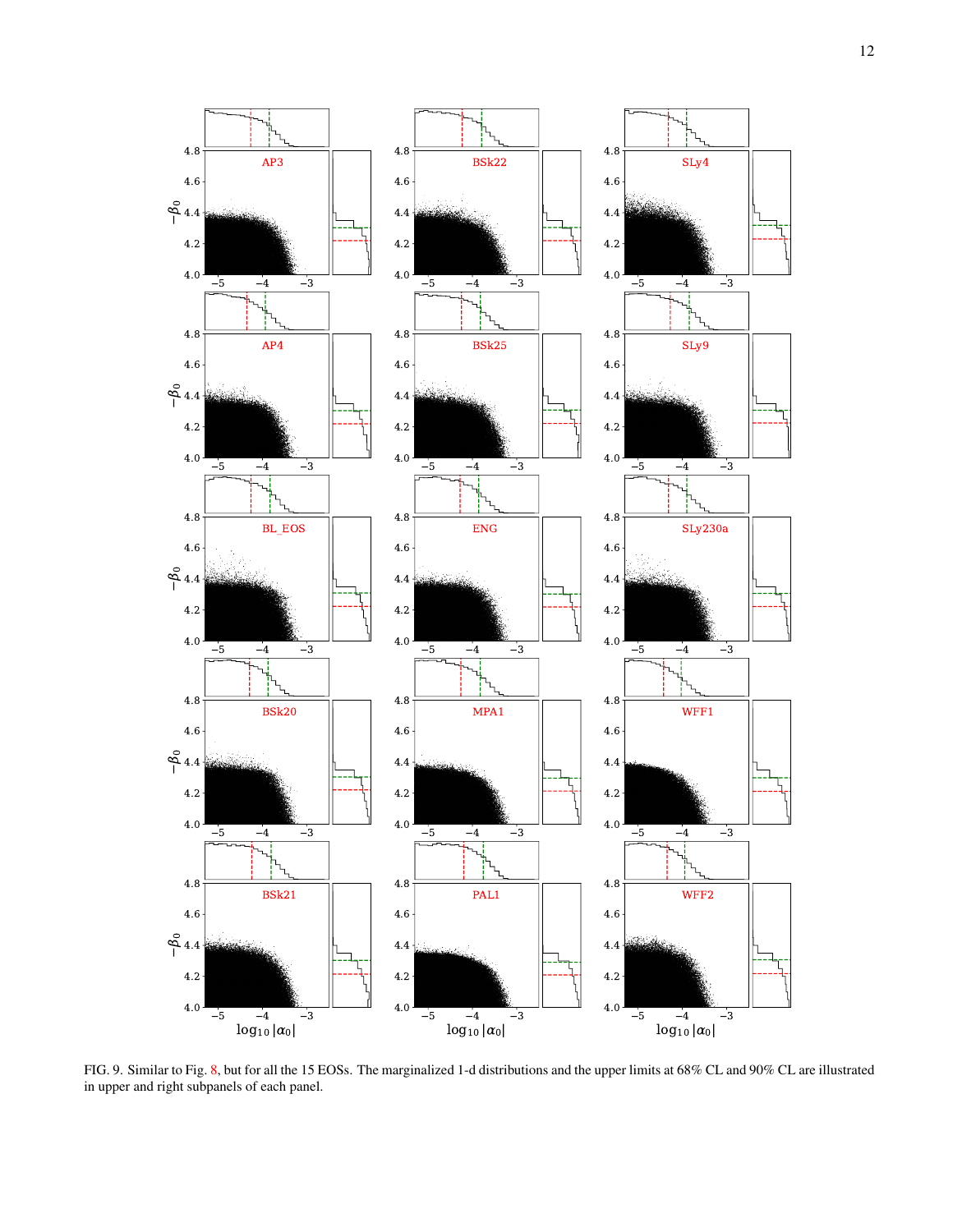

<span id="page-12-0"></span>FIG. 10. Violin plots of the marginalized 1-d posterior distributions in the parameter space of log<sub>10</sub>  $|\alpha_0|$  (upper panel) and  $-\beta_0$  (lower panel) for 15 EOSs in our study. The 90% and 68% CL upper bounds are shown by the black and blue markers, respectively.



<span id="page-12-1"></span>FIG. 11. The upper bounds at 90% CL on the NS effective scalar coupling parameters, α*<sup>A</sup>*, β*<sup>A</sup>*, and *<sup>k</sup>A*, considering the combined constraints from the five NS-WD pulsars in Table [I](#page-8-0) and three NS-NS pulsars in Table [II.](#page-8-1)

avoid solving the mTOV equations for slowly rotating NSs repeatedly, which is time-consuming and computationally expensive, we construct efficient ROMs to derive NSs' properties including  $m_A$ ,  $R$ ,  $I_A$ ,  $\alpha_A$ ,  $\beta_A$ , and  $k_A$  for the DEF theory, extending earlier work. Based on the contemporary observations about the properties of NSs, such as masses and radii, we build ROMs for 15 carefully selected EOSs. The ROMs for

our calculations are coded in a python package pySTGROMX and made public for the community use. After testing the performance of the ROMs, we find that, compared with the shooting algorithm, our ROMs can speed up the relevant calculations by two orders of magnitude for  $\alpha_A$  and even three orders for  $\beta_A$  and  $k_A$ , and yet still keep accuracy at ~ 1% level. This extended model gives an accurate and more comprehen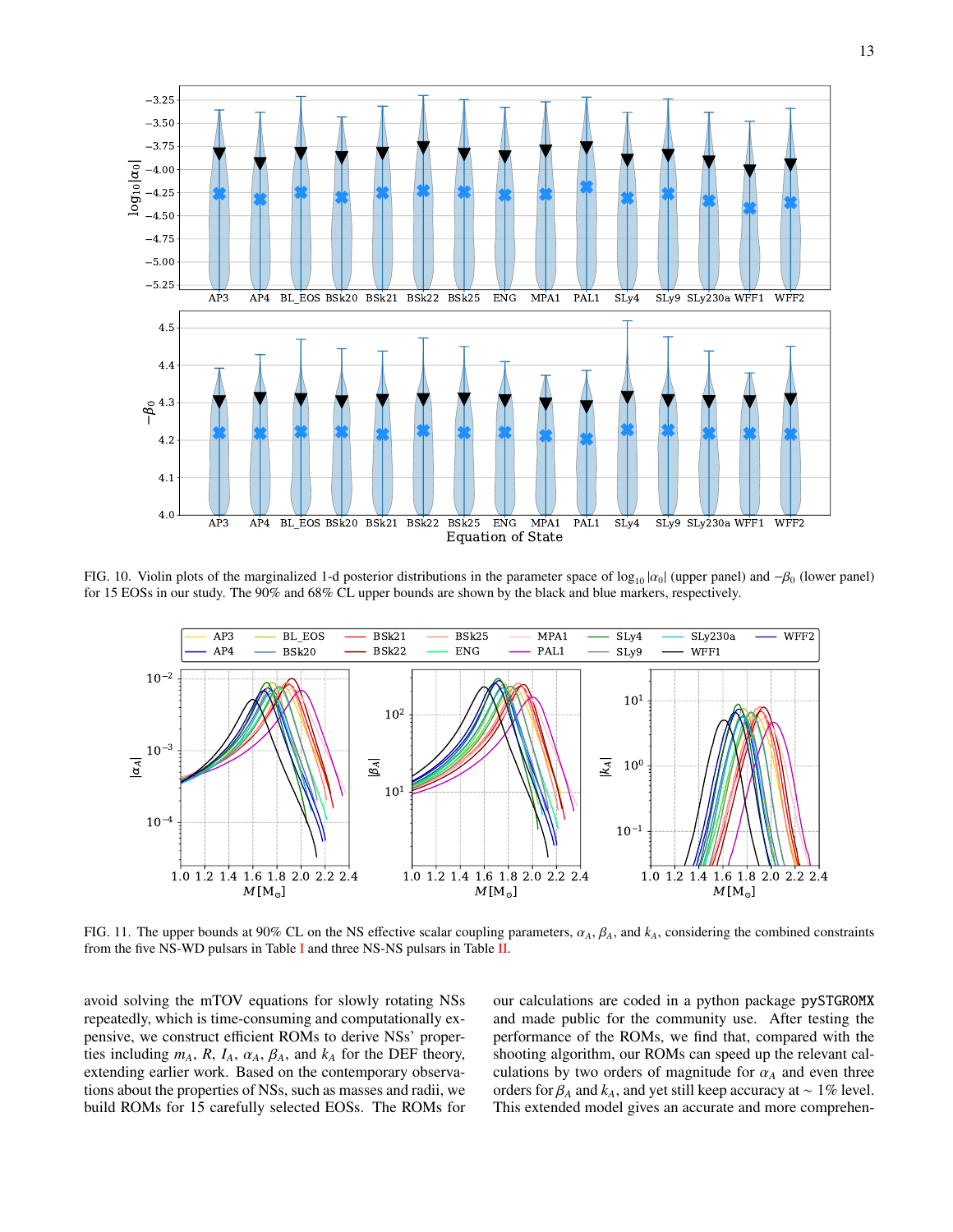sive description of NSs' properties in the DEF gravity.

As an application, we utilize pySTGROMX to explore constraints on the DEF theory with well-timed binary pulsars through MCMC simulations. We use the latest precise data from five NS-WD systems and three NS-NS systems, to derive tight constraint of the DEF theory. We constrain the DEF parameters to be  $|\alpha_0| \le 10^{-3.9}$  and  $-\beta_0 \le 4.3$  at the 90% CL for a variety of FOSs. The constraints are dependent on the for a variety of EOSs. The constraints are dependent on the precision of the observation, choice of pulsar systems, priors, and EOSs. We find that the "scalarization window" still exists at  $\sim 10^{-2}$  level. In the future, if NSs whose masses lie around the "scalarization window" can be observed precisely, the possibility of a strong scalarization for NSs may be excluded entirely.

In the future, we note that the new large radio telescopes, e.g., the Five-hundred-meter Aperture Spherical radio Telescope (FAST) [\[76\]](#page-14-39) and the Square Kilometre Array (SKA) [\[77,](#page-14-40) [78\]](#page-14-41), are expected to improve the precision of pulsar timing and also to discover new pulsar systems, especially NS-NS systems. These would help to close the "scalarization window". Furthermore, the current and next-generation GW detectors, such as the aLIGO, CE, ET, and KAGRA, could

- <span id="page-13-0"></span>[1] A. Einstein, Sitzungsber. Preuss. Akad. Wiss. Berlin (Math. Phys.) 1915, 844 (1915).
- <span id="page-13-1"></span>[2] C. M. Will, [Living Reviews in Relativity](http://dx.doi.org/10.12942/lrr-2014-4) 17, 4 (2014), [arXiv:1403.7377 \[gr-qc\].](http://arxiv.org/abs/1403.7377)
- <span id="page-13-2"></span>[3] T. Clifton, P. G. Ferreira, A. Padilla, and C. Skordis, [Phys.](http://dx.doi.org/10.1016/j.physrep.2012.01.001) Rept. 513[, 1 \(2012\),](http://dx.doi.org/10.1016/j.physrep.2012.01.001) [arXiv:1106.2476 \[astro-ph.CO\].](http://arxiv.org/abs/1106.2476)
- <span id="page-13-3"></span>[4] I. H. Stairs, [Living Reviews in Relativity](http://dx.doi.org/10.12942/lrr-2003-5) 6, 5 (2003), arXiv:astro-ph/[0307536 \[astro-ph\].](http://arxiv.org/abs/astro-ph/0307536)
- <span id="page-13-26"></span>[5] N. Wex, in *Frontiers in Relativistic Celestial Mechanics: Applications and Experiments*, Vol. 2, edited by S. M. Kopeikin (Walter de Gruyter GmbH, Berlin, Boston, 2014) p. 35, [arXiv:1402.5594 \[gr-qc\].](http://arxiv.org/abs/1402.5594)
- <span id="page-13-4"></span>[6] L. Shao and N. Wex, [Sci. China Phys. Mech. Astron.](http://dx.doi.org/10.1007/s11433-016-0087-6) 59, [699501 \(2016\),](http://dx.doi.org/10.1007/s11433-016-0087-6) [arXiv:1604.03662 \[gr-qc\].](http://arxiv.org/abs/1604.03662)
- <span id="page-13-5"></span>[7] B. Abbott *et al.* (LIGO Scientific and Virgo Collaborations), Phys. Rev. Lett. 116[, 221101 \(2016\),](http://dx.doi.org/10.1103/PhysRevLett.116.221101) [Erratum: Phys.Rev.Lett. 121, 129902 (2018)], [arXiv:1602.03841 \[gr-qc\].](http://arxiv.org/abs/1602.03841)
- <span id="page-13-31"></span>[8] B. P. Abbott *et al.* (LIGO Scientific and Virgo Collaborations), Phys. Rev. Lett. 118[, 221101 \(2017\),](http://dx.doi.org/10.1103/PhysRevLett.118.221101) [Erratum: Phys.Rev.Lett. 121, 129901 (2018)], [arXiv:1706.01812 \[gr-qc\].](http://arxiv.org/abs/1706.01812)
- [9] B. Abbott *et al.* (LIGO Scientific and Virgo Collaborations), Phys. Rev. D 100[, 104036 \(2019\),](http://dx.doi.org/10.1103/PhysRevD.100.104036) [arXiv:1903.04467 \[gr-qc\].](http://arxiv.org/abs/1903.04467)
- <span id="page-13-6"></span>[10] R. Abbott *et al.* (LIGO Scientific and Virgo Collaborations), Phys. Rev. D 103[, 122002 \(2021\),](http://dx.doi.org/10.1103/PhysRevD.103.122002) [arXiv:2010.14529 \[gr-qc\].](http://arxiv.org/abs/2010.14529)
- <span id="page-13-7"></span>[11] B. Abbott *et al.* (LIGO Scientific and Virgo Collaborations), Phys. Rev. Lett. 119[, 161101 \(2017\),](http://dx.doi.org/10.1103/PhysRevLett.119.161101) [arXiv:1710.05832 \[gr-qc\].](http://arxiv.org/abs/1710.05832)
- [12] B. P. Abbott *et al.*, [Astrophys. J. Lett.](http://dx.doi.org/10.3847/2041-8213/aa91c9) **848**, L12 (2017), [arXiv:1710.05833 \[astro-ph.HE\].](http://arxiv.org/abs/1710.05833)
- <span id="page-13-8"></span>[13] B. Abbott *et al.* (LIGO Scientific and Virgo Collaborations), Phys. Rev. Lett. 123[, 011102 \(2019\),](http://dx.doi.org/10.1103/PhysRevLett.123.011102) [arXiv:1811.00364 \[gr-qc\].](http://arxiv.org/abs/1811.00364)
- <span id="page-13-9"></span>[14] E. Berti *et al.*, [Class. Quant. Grav.](http://dx.doi.org/10.1088/0264-9381/32/24/243001) 32, 243001 (2015), [arXiv:1501.07274 \[gr-qc\].](http://arxiv.org/abs/1501.07274)
- <span id="page-13-10"></span>[15] C. M. Will, *[Theory and Experiment in Gravitational Physics](https://www.cambridge.org/academic/subjects/physics/cosmology-relativity-and-gravitation/theory-and-experiment-gravitational-physics-2nd-edition?format=AR&isbn=9781108679824)* (Cambridge University Press, Cambridge, England, 2018).

have more detection of compact binary coalescences in the future. These observations would provide more information to be used to investigate alternative theories of gravity in a more precise and accurate way. Our ROMs are constructed for quick and sound evaluation of the parameters in the DEF theory, suitable for applications for binary pulsar experiments, as well as GWs to some extent.

### ACKNOWLEDGMENTS

We are grateful to Norbert Wex for helpful discussions. This work was supported by the National SKA Program of China (2020SKA0120300), the National Natural Science Foundation of China (11975027, 11991053, 11721303), the Young Elite Scientists Sponsorship Program by the China Association for Science and Technology (2018QNRC001), the Max Planck Partner Group Program funded by the Max Planck Society, and the High-performance Computing Platform of Peking University.

- <span id="page-13-11"></span>[16] T. Kaluza, [Int. J. Mod. Phys. D](http://dx.doi.org/10.1142/S0218271818700017) 27, 1870001 (2018), [arXiv:1803.08616 \[physics.hist-ph\].](http://arxiv.org/abs/1803.08616)
- <span id="page-13-12"></span>[17] O. Klein, [Zeitschrift fur Physik](http://dx.doi.org/10.1007/BF01397481) 37, 895 (1926).
- <span id="page-13-13"></span>[18] Y. Fujii and K. Maeda, *[The Scalar-tensor Theory of Gravita](http://dx.doi.org/10.1017/CBO9780511535093)[tion](http://dx.doi.org/10.1017/CBO9780511535093)*, Cambridge Monographs on Mathematical Physics (Cambridge University Press, Cambridge, England, 2007).
- <span id="page-13-14"></span>[19] H. Goenner, [Gen. Rel. Grav.](http://dx.doi.org/10.1007/s10714-012-1378-8) 44, 2077 (2012), [arXiv:1204.3455](http://arxiv.org/abs/1204.3455) [\[gr-qc\].](http://arxiv.org/abs/1204.3455)
- <span id="page-13-15"></span>[20] P. Jordan, Nature 164[, 637 \(1949\).](http://dx.doi.org/10.1038/164637a0)
- <span id="page-13-16"></span>[21] P. Jordan, Z. Phys. **157**[, 112 \(1959\).](http://dx.doi.org/10.1007/BF01375155)
- <span id="page-13-17"></span>[22] M. Fierz, Helv. Phys. Acta **29**, 128 (1956).
- <span id="page-13-18"></span>[23] C. Brans and R. Dicke, Phys. Rev. **124**[, 925 \(1961\).](http://dx.doi.org/10.1103/PhysRev.124.925)
- <span id="page-13-19"></span>[24] T. Damour and G. Esposito-Farèse, [Classical and Quantum](http://dx.doi.org/10.1088/0264-9381/9/9/015) Gravity 9[, 2093 \(1992\).](http://dx.doi.org/10.1088/0264-9381/9/9/015)
- <span id="page-13-22"></span>[25] T. Damour and G. Esposito-Farèse, [Phys. Rev. Lett.](http://dx.doi.org/10.1103/PhysRevLett.70.2220) 70, 2220 [\(1993\).](http://dx.doi.org/10.1103/PhysRevLett.70.2220)
- <span id="page-13-20"></span>[26] T. Damour and G. Esposito-Farèse, [Phys. Rev. D](http://dx.doi.org/10.1103/PhysRevD.54.1474) 54, 1474 [\(1996\).](http://dx.doi.org/10.1103/PhysRevD.54.1474)
- <span id="page-13-21"></span>[27] B. Bertotti, L. Iess, and P. Tortora, Nature 425[, 374 \(2003\).](http://dx.doi.org/10.1038/nature01997)
- <span id="page-13-23"></span>[28] L. Shao, N. Sennett, A. Buonanno, M. Kramer, and N. Wex, [Physical Review X](http://dx.doi.org/ 10.1103/PhysRevX.7.041025) 7, 041025 (2017), [arXiv:1704.07561 \[gr](http://arxiv.org/abs/1704.07561)[qc\].](http://arxiv.org/abs/1704.07561)
- <span id="page-13-24"></span>[29] N. Sennett, L. Shao, and J. Steinhoff, *[Phys. Rev. D](http://dx.doi.org/10.1103/PhysRevD.96.084019)* 96, 084019 [\(2017\),](http://dx.doi.org/10.1103/PhysRevD.96.084019) [arXiv:1708.08285 \[gr-qc\].](http://arxiv.org/abs/1708.08285)
- <span id="page-13-25"></span>[30] T. Damour, in *Physics of Relativistic Objects in Compact Binaries: From Birth to Coalescence*, Vol. 359, edited by M. Colpi, P. Casella, V. Gorini, U. Moschella, and A. Possenti (Springer, Dordrecht, 2009) p. 1, [arXiv:0704.0749 \[gr-qc\].](http://arxiv.org/abs/0704.0749)
- <span id="page-13-27"></span>[31] D. Anderson, P. Freire, and N. Yunes, [Class. Quant. Grav.](http://dx.doi.org/10.1088/1361-6382/ab3a1c) 36, [225009 \(2019\),](http://dx.doi.org/10.1088/1361-6382/ab3a1c) [arXiv:1901.00938 \[gr-qc\].](http://arxiv.org/abs/1901.00938)
- <span id="page-13-28"></span>[32] L. Shao, in *[8th Meeting on CPT and Lorentz Symmetry](http://dx.doi.org/10.1142/9789811213984_0043)* (2019) [arXiv:1905.08405 \[gr-qc\].](http://arxiv.org/abs/1905.08405)
- <span id="page-13-29"></span>[33] T. Damour and J. H. Taylor, *Phys. Rev. D* **45**[, 1840 \(1992\).](http://dx.doi.org/10.1103/PhysRevD.45.1840)
- <span id="page-13-30"></span>[34] R. Abbott *et al.* (LIGO Scientific and Virgo Collaborations), Phys. Rev. X 11[, 021053 \(2021\),](http://dx.doi.org/10.1103/PhysRevX.11.021053) [arXiv:2010.14527 \[gr-qc\].](http://arxiv.org/abs/2010.14527)